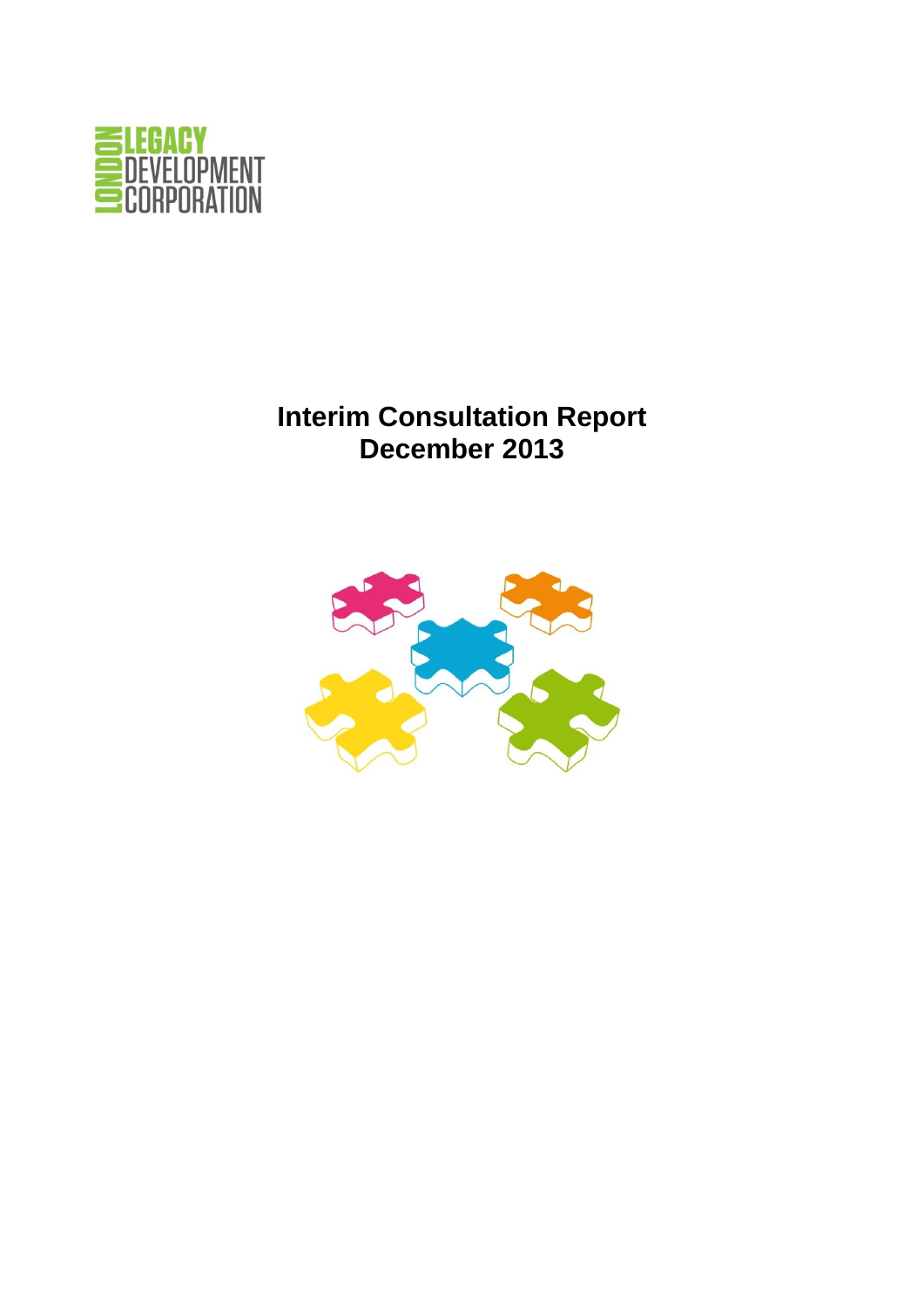## **Foreword**

In 2012, the Mayor of London established the London Legacy Development Corporation. The purpose of the Legacy Corporation is *"To promote and deliver physical, social, economic and environmental regeneration of the Olympic Park and its surrounding area, in particular by maximising the legacy of the 2012 Olympic and Paralympic Games, by securing high-quality sustainable development and investment, ensuring the long-term success of the facilities and assets within its direct control and supporting and promoting the aim of convergence"*.

As the Local Planning Authority for its area, the Legacy Corporation is required to prepare a Local Plan, setting out the Legacy Corporation's strategy for the sustainable development of its area a whole and a number of supporting documents, such as the Infrastructure Delivery Plan. In accordance with Section 18 of the Planning and Compulsory Act 2004 (as amended), the Legacy Corporation is required to prepare the Statement of Community Involvement (SCI). The SCI was prepared, consulted upon and formally adopted on the 25<sup>th</sup> of March 2013. This document is an Interim Consultation Report informed by the SCI and sets out how the Legacy Corporation has involved the community in the early stages of the draft Local Plan development process. This document will eventually form part of a wider Consultation Report that will demonstrate how the Legacy Corporation complies with its SCI, involving the community and key stakeholders in the preparation of the final Local Plan, including the forthcoming non-statutory stage of consultation on the draft Local Plan.

Postal address: Local Plan Consultation Planning Policy & Decisions Team London Legacy Development Corporation Level 10, 1 Stratford Place, Montfichet Road, London. E20 1EJ

Email address: [planningpolicy@londonlegacy.co.uk](mailto:planningpolicy@londonlegacy.co.uk)

Telephone: 0203 288 1800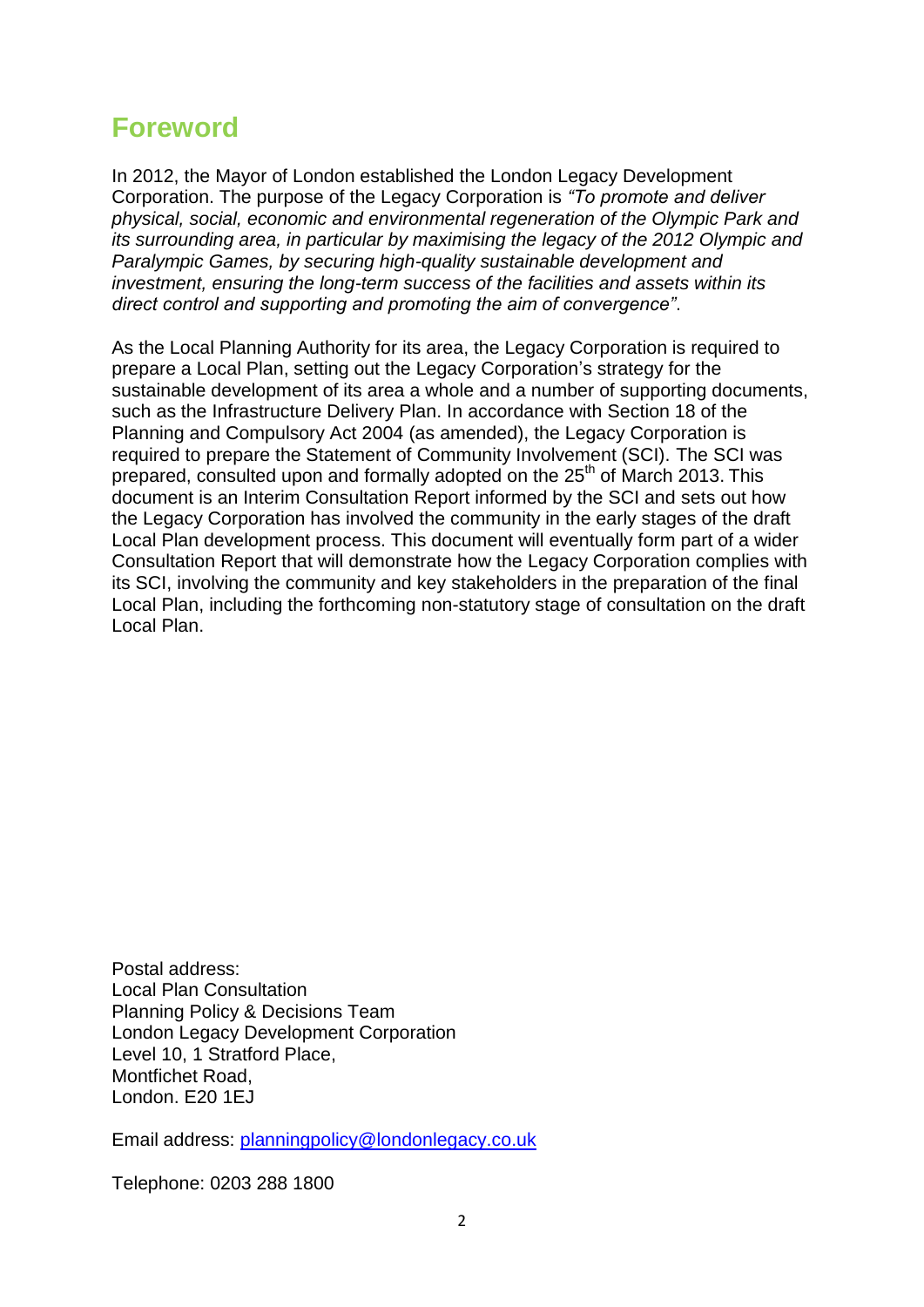# **TABLE OF CONTENTS**

## **1.0 Introduction**

- **1.1 Purpose of the Local Plan**
- **1.2 Legacy Corporation Statement of Community Involvement**
- **1.3 Purpose of the Consultation Report**

## **2.0 Consultation Process and Programme**

- **2.1 The Consultation Strategy**
- **2.2 The Process of Local Plan Production and Engagement Overview**
- **2.3 Who did we consult and how?**
- **2.4 Ongoing consultation**

## **3.0 The Responses**

- **3.1 Early Engagement Questionnaire and Events**
- **3.2 Carpenters Estate Representations**
- **3.3 Call for Sites**

### **4.0 How the Responses have been taken Into Account**

- **4.1 Early Engagement Questionnaire and Events**
- **4.2 Carpenters Estate Representations**
- **4.3 Call for Sites**
- *5.0 Regulation 27 Statement (to be added)*

*Appendices (to be added)*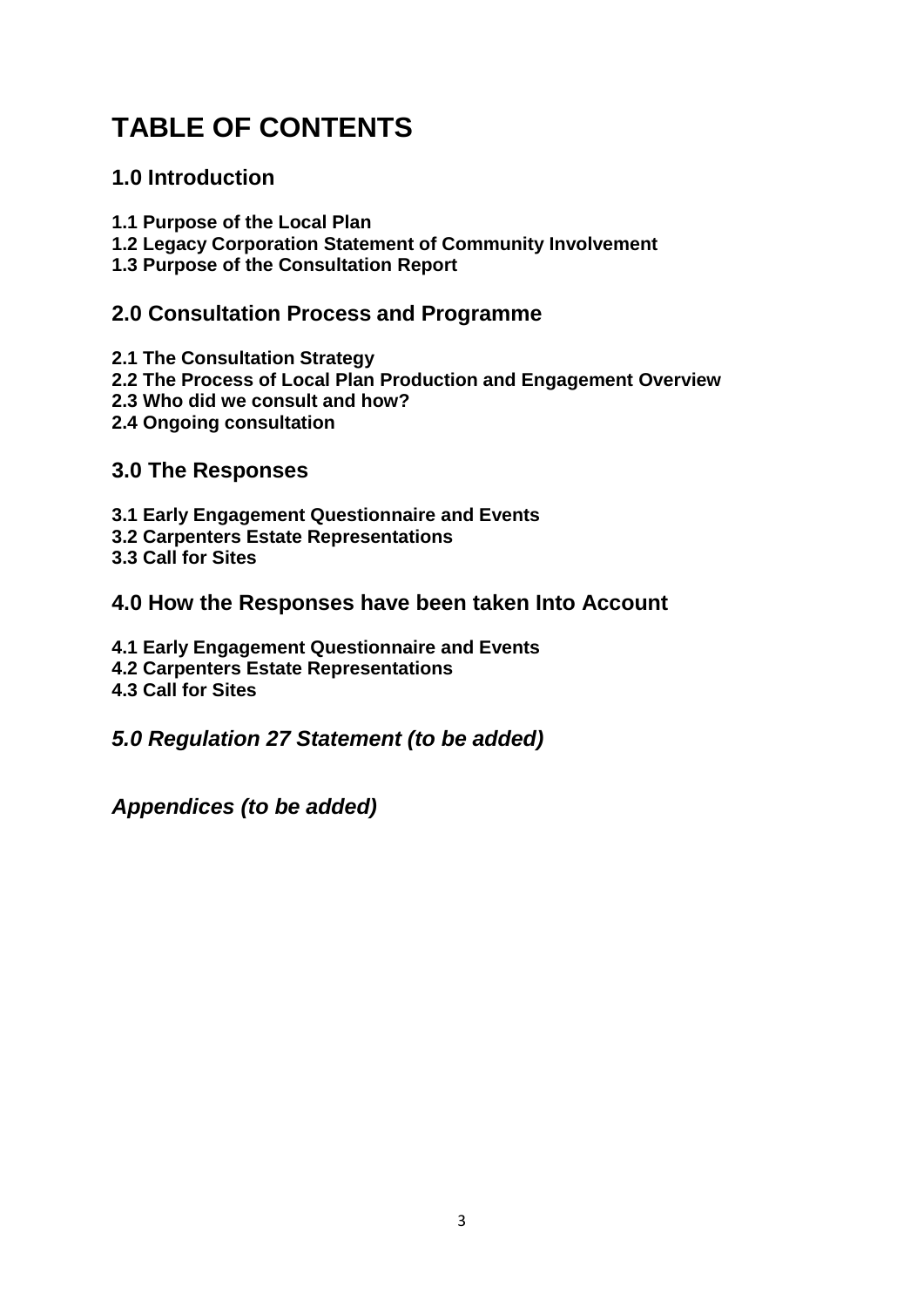# **1.0 Introduction**

## **1.1 Purpose of the Local Plan**

The Local Plan is a spatial strategy that will set out the planning policies to guide development within the Legacy Corporation administrative boundary. The document will give clarity to developers, public sector bodies, the local community and other interested parties regarding policies and will enable the effective determination of planning applications.

The overall purpose of the Local Plan is to respond to the needs of existing and future communities and provide a basis for the regeneration of the Legacy Corporation area to achieve socio-economic convergence with the rest of London over the period to 2030.

## **1.2 Legacy Corporation Statement of Community Involvement**

In accordance with Section 18 of the Planning and Compulsory Act 2004 (as amended), the Legacy Corporation as a Local Planning Authority is required to prepare the Statement of Community Involvement (SCI). The SCI was prepared,  $\overline{\phantom{a}}$  consulted upon and formally adopted on the 25<sup>th</sup> of March 2013. The SCI sets out how and when the Legacy Corporation will involve the community and key stakeholders in the preparation of local planning policy documents and in the processing and determination of planning applications.

## **1.3 Purpose of the Local Plan Consultation Report**

This Interim Consultation Report sets out how the Legacy Corporation has complied with its adopted SCI, involving the community during the early stages of the draft Local Plan development process. It details the following:

- When/ The programme of consultation;
- Who/ The people consulted;
- How/ The methods of consultation;
- A summary of the issues raised during consultation; and
- How these issues have been addressed in the Local Plan.

The final Consultation Report will demonstrate to the Inspector at the Examination in Public that the Local Plan complies and exceeds the minimum requirements for community and stakeholder involvement set out in national and local borough legislation and guidance.

Documentation and evidence of the consultations outlined in this report will be made available upon request and/or will be included in the final Consultation Report appendix.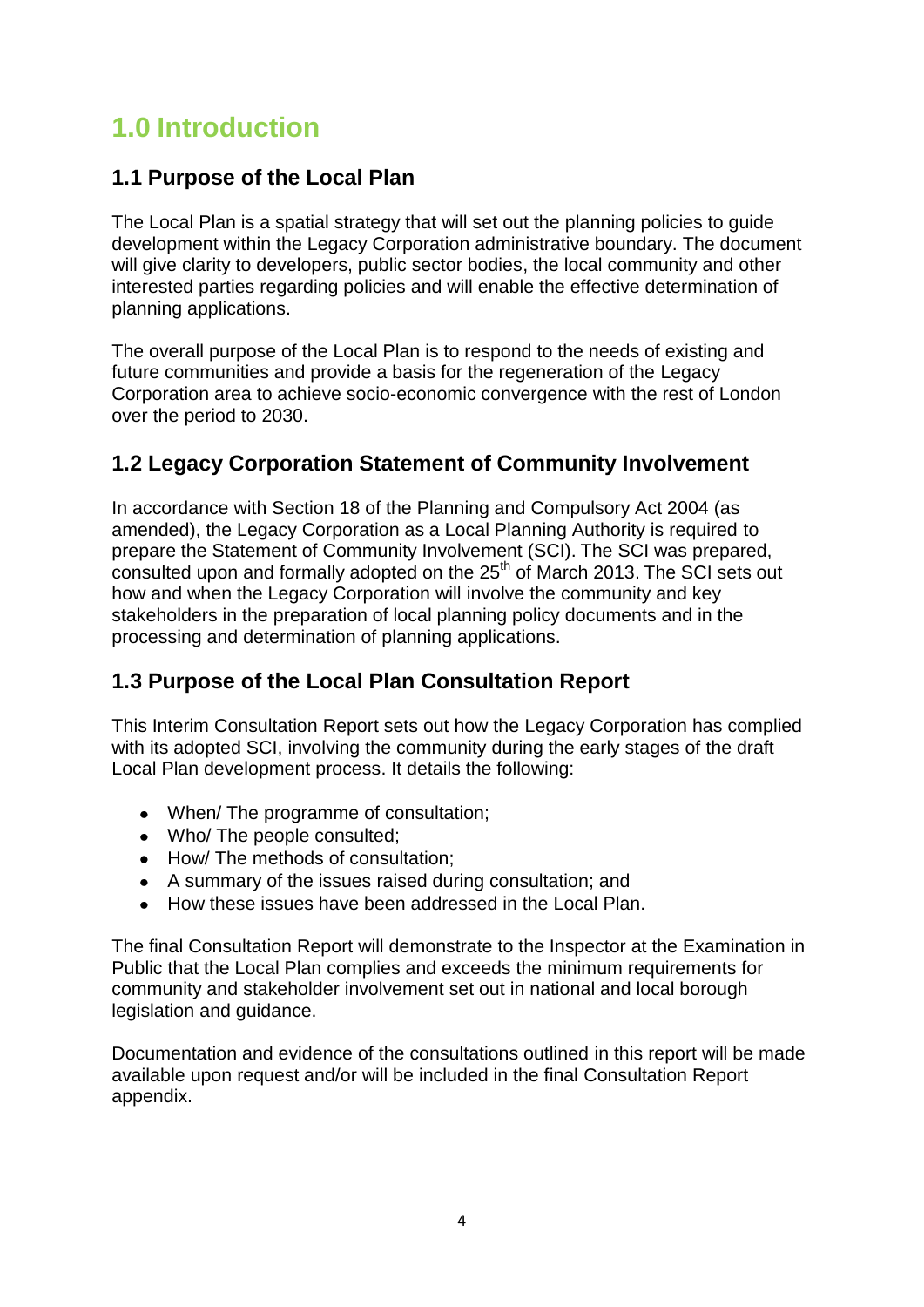# **2.0 Consultation Process and Programme**

## **2.1 The Consultation Strategy**

The consultation strategy consists of our consultation programme. The consultation programme has been developed on a contingent basis. When new issues have risen through the Local Plan production process, new consultations have been arranged and carried out. This strategy ensures that the "who, how, and how much" of consultation is appropriate to the stage of Local Plan production and the scale of the issue. This strategy has been discussed and approved by stakeholders at various meetings and carried out in accordance with the requirements of the Regulations and the SCI.

## **2.2 The Process of Local Plan Production and Engagement Overview**

The following is an outline of the different stages undertaken in the production of the Local Plan:

Stage 1. Regulation 18: Preparation of the Local Plan Stage 2. Regulation 19: Publication of the draft Local Plan Stage 3. Regulation 22: Submission of Local Plan to the Secretary of State Stage 4. Regulation 24: Independent Examination Stage 5. Regulation 25: Publication of Inspector's Report Stage 6. Regulation 26: Adoption of the Local Plan

At each stage in the production of the Local Plan, the SCI obligates the Legacy Corporation to carry out the following community and key stakeholder engagement:

|                                 | Preparation<br>(R.18) | டீ்<br>Publication<br>$\overline{19}$ | Submission<br>(R.22) | Examination<br>(R.24) | 25)<br>Inspectors<br>Report (R. | Adoption<br>(R.26) |
|---------------------------------|-----------------------|---------------------------------------|----------------------|-----------------------|---------------------------------|--------------------|
| Letter/ Email to all known      | ✓                     |                                       | ✓                    |                       | ✓                               |                    |
| consultees                      |                       |                                       |                      |                       |                                 |                    |
| Leaflet distribution to key     | ✓                     | ✓                                     |                      |                       |                                 |                    |
| locations in the area           |                       |                                       |                      |                       |                                 |                    |
| Legacy Corporation e-newsletter | ✓                     |                                       |                      |                       |                                 |                    |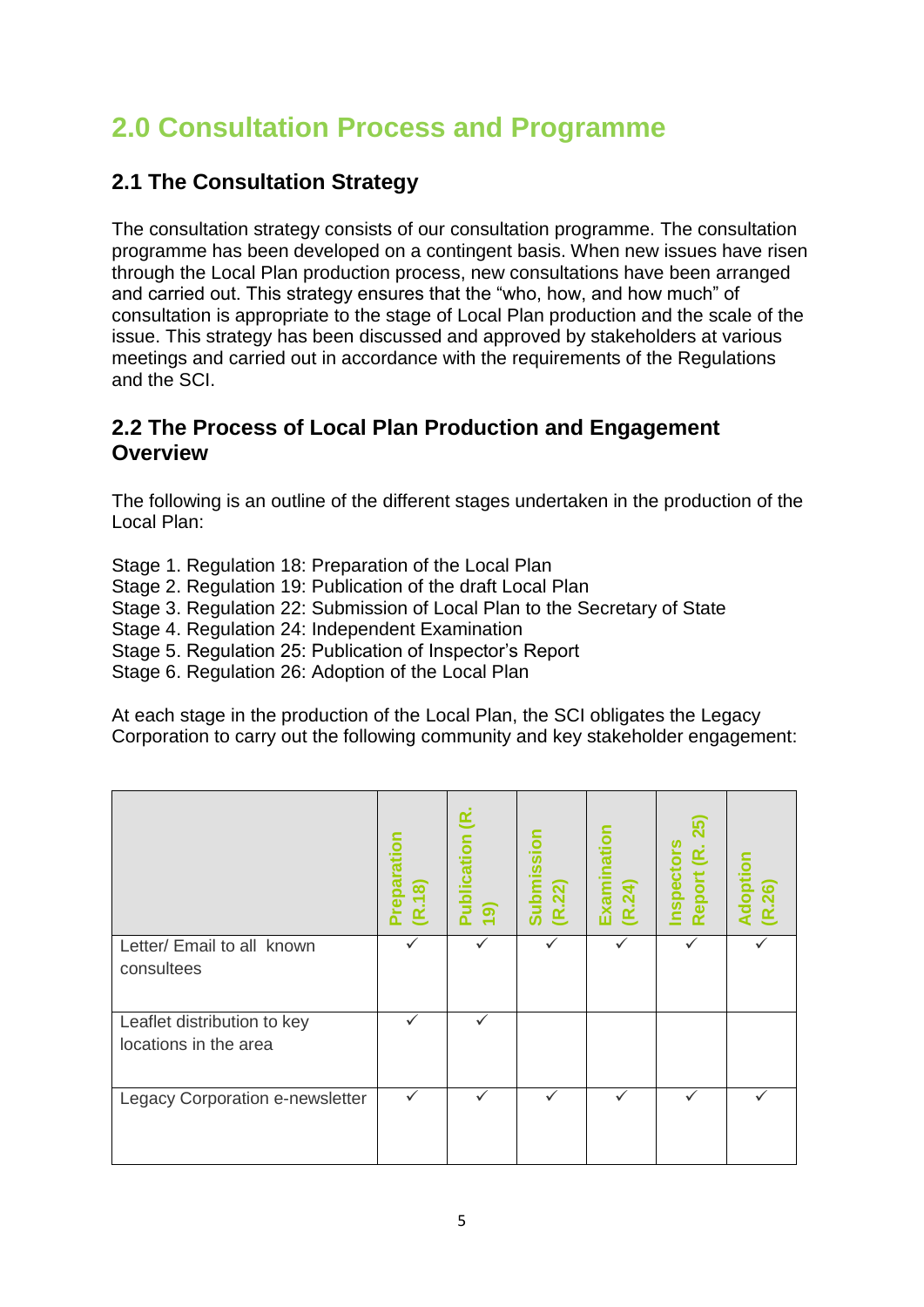|                                                                   | Preparation<br>(R.18) | <b>Publication (R.</b><br>$\overline{19}$ | Submission<br>(R.22) | Examination<br>(R.24) | Report (R. 25)<br>Inspectors | Adoption<br>(R.26) |
|-------------------------------------------------------------------|-----------------------|-------------------------------------------|----------------------|-----------------------|------------------------------|--------------------|
| Local Plan newsletter                                             | ✓                     |                                           |                      |                       |                              |                    |
| One to one meetings with key<br>stakeholders                      |                       |                                           |                      |                       |                              |                    |
| Meetings with residents<br>associations/ other interest<br>groups |                       |                                           |                      |                       |                              |                    |
| Focus groups                                                      |                       |                                           |                      |                       |                              |                    |
| Public meetings                                                   |                       |                                           |                      |                       |                              |                    |
| Workshops                                                         | ✓                     | ✓                                         |                      |                       |                              |                    |
| Public displays/ exhibitions                                      |                       | ✓                                         |                      |                       |                              |                    |
| Hotline/contact number/<br>dedicated email address                | $\checkmark$          | ✓                                         |                      |                       |                              |                    |

The below (2.3) sets out how the Legacy Corporation adheres to and exceeds these obligations in the development of the Local Plan; facilitating opportunities for the local community and key stakeholders to inform Local Plan policies.

## **2.3 Who did we consult and how?**

**Letter/ Email to all known consultees:**

A letter has been sent to all known consultees at key stages in the consultation process. The consultees included all local residents and every individual or organisation on the Consultation Database. The Consultation Database was set up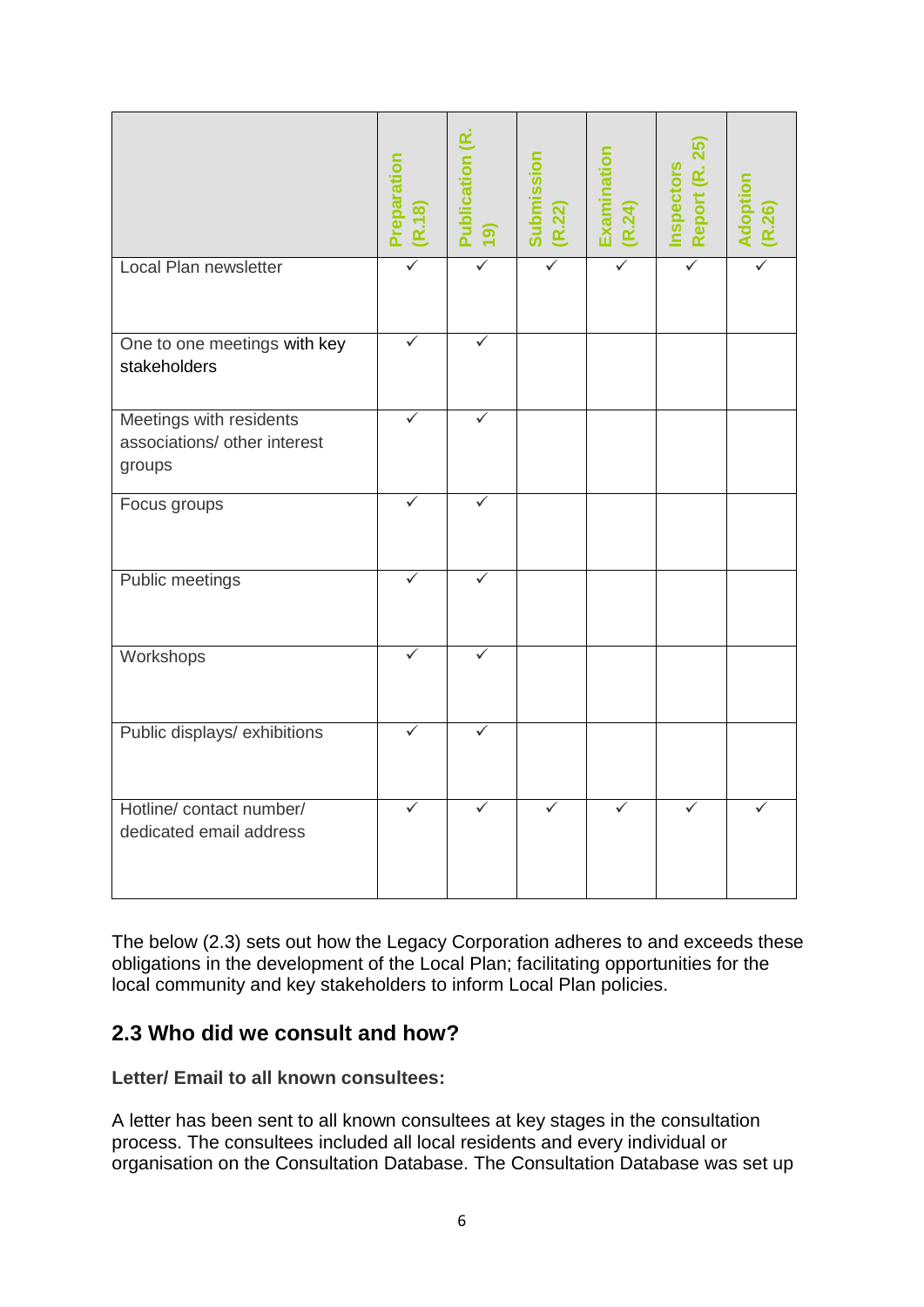at the outset of Local Plan preparation, listing and recording the contact details of people interested and/or consulted in the Local Plan production process, such as Ward Members, General and Specific bodies set out in the Regulations. At each consultation event there has been the opportunity to sign up to the database and the database has been added to on a contingent basis, supporting the responsive and open consultation strategy. At key stages in the consultation process, notification has been sent to local residents and these contacts, informing them of the relevant consultations and inviting their representations and/ or attendance during consultations. This included (but is not limited to) notification of the Early Engagement Formal Consultation Questionnaire and Call for Sites.

#### **Contact number/ dedicated email address:**

A telephone number, address and email for correspondence relating the Local Plan has been made available at consultations, placed on consultation media and is available on the Legacy Corporation website. At consultation events people have been actively encouraged to contact the Legacy Corporation should they have any questions, issues or interests they would like to raise with regard to the Local Plan, especially in the early stages of Local Plan development so that issues can be addressed early on in the plan-making process.

#### **Leaflet distribution to key locations in the area:**

An Early Engagement Formal Consultation Questionnaire including a Call for Sites request was sent to registered addresses within the Legacy Cooperation area (including residential and business properties) and individuals and organisations on the Consultation Database. The questionnaire invited people to give their views on issues relating to the Local Plan. It contained a number of questions to encourage feedback and to focus responses on planning related matters. The questionnaire was colour printed in a practical (A4) size to encourage people to pick up, read and consider the questions. Once completed, responses could be delivered by hand, posted or emailed back to the Legacy Corporation. A prize draw to win tickets for a trip up the AcelorMittal Orbit was given as an added incentive to respond.

### **Meetings with residents associations/ other interest groups**

Residents Meetings were held throughout the draft Local Plan production process. All residents in the local area were invited to attend these meetings and notifications promoting the meetings were placed in suitable and accessible locations, for example, local newspapers, borough magazines, newsletters and posters, placed in locations such as churches, community centres and schools in the area. The meetings were also promoted via local networks to facilitate publicity reaching typically harder to reach groups. Notification was given in other languages to ensure that people with English as their second language would know how to have their input. At each meeting it was highlighted that if people would like to have an additional consultation with the Legacy Corporation, for example at a specific time or location, or with a special community interest group, this would be welcomed and arranged.

### **Workshops and focus groups:**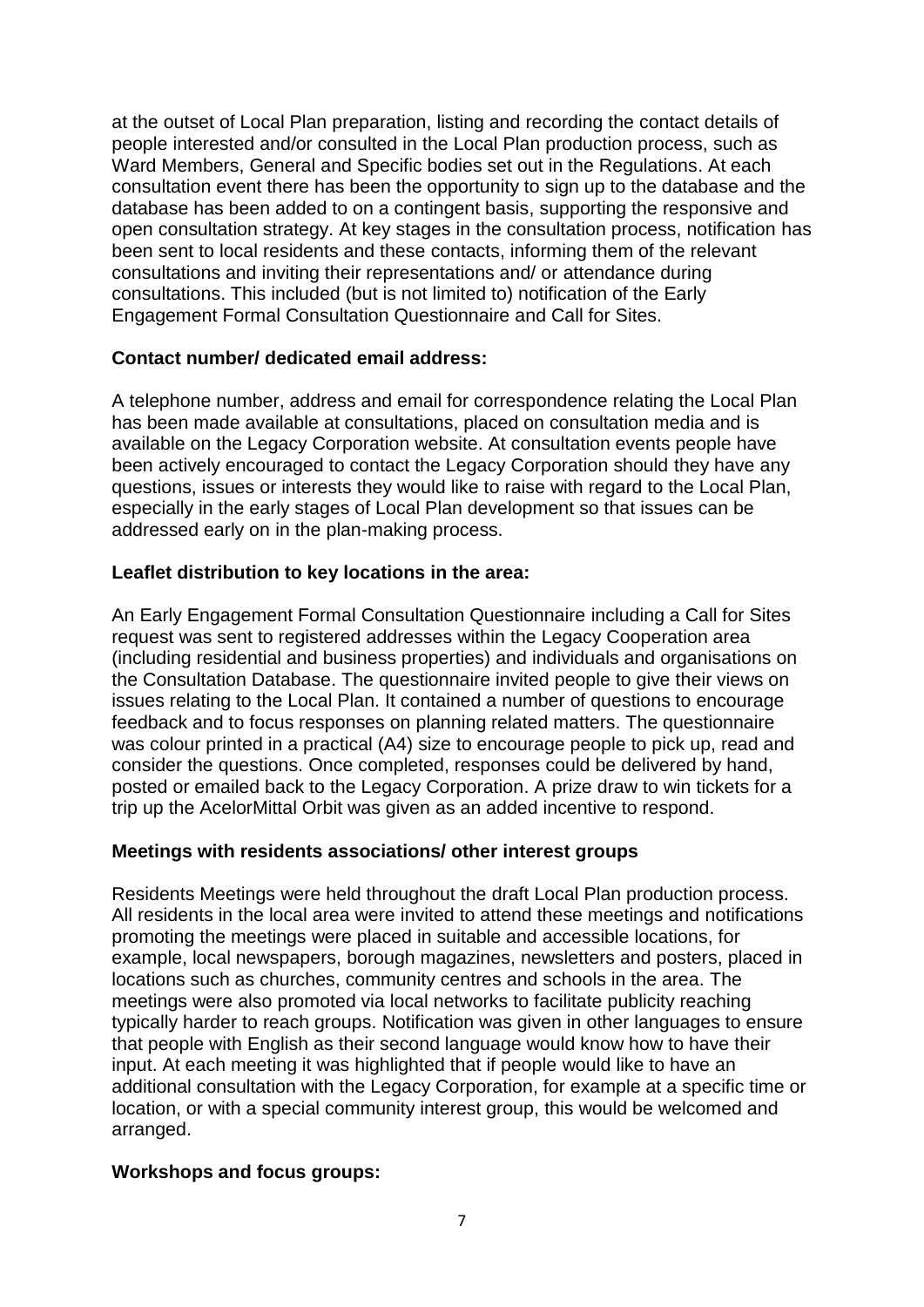In combination with quarterly Residents Meetings and Biannual Olympic Park Engagement Network (OPEN) meetings, local residents and special interest groups have been invited to participate in structured workshops consisting of targeted consultation on Key Topic themes and Sub Areas in the draft Local Plan. Visual aids as well as drawing tools have been used to stimulate discussion and encourage input. For example, the Legacy Youth Panel focus group was set up to involve the youth in the Local Plan and gain insight into key aspirations and interests of young people in the area. The Panel is made up of 25 young people, between the ages of 13 and 21, from the five Olympic host boroughs. Workshops have been carried out with the Youth Panel in the early stages of the draft Local Plan production process to encourage and enable their contribution. As with Residents and OPEN Meetings, visual aids and drawing tools were used to stimulate discussion and encourage input.

Monthly Planning Policy Forum workshops were carried out with Local Borough Council officers and representatives from the GLA, TFL and the LVRPA. Throughout the workshop series Key Topic themes were discussed in detail and key issues were raised and considered by the group. This assemblage acted as a Steering Group, offering expert advice and giving reviews of work at key stages of the draft Local Plan production process.

#### **Public displays/ exhibitions**

Public displays and exhibitions have been utilised as part of workshops and focus groups. Due to the success of engagement through workshops and focus groups during the early stages of consultation on the draft Local Plan, the format of these events has been seen as effective and preferable to engagement primarily through public displays and exhibitions during the early stages of consultation. During consultation on the draft Local Plan there will be plans and illustrations to review. As a result, in this latter stage, public displays and exhibitions will be utilised to a greater extent.

#### **One to one meetings with key stakeholders:**

One to one meetings were carried out with key stakeholders during draft Local Plan preparation. The stakeholders included the necessary statutory and non statutory local and national advisory bodies, action groups and landowners. The meetings were held to discuss and identify general and site specific issues, as well as opportunities and aspirations of the stakeholder and the Legacy Corporation. For example, meetings were held with the Built Environment Access Panel (BEAP) to help embed accessibility and inclusive design within the draft Local Plan. This panel is made up of disabled people and experts on inclusive design, including local community representatives from the housing sector, minority ethnic and faith groups.

#### **Local Plan Newsletter, including Legacy Corporation E-Newsletter**

Notification of Residents Meetings were sent out and put up in suitable and accessible locations such as local newspapers, borough magazines, newsletters and posters in key locations such as churches, community centres and schools in the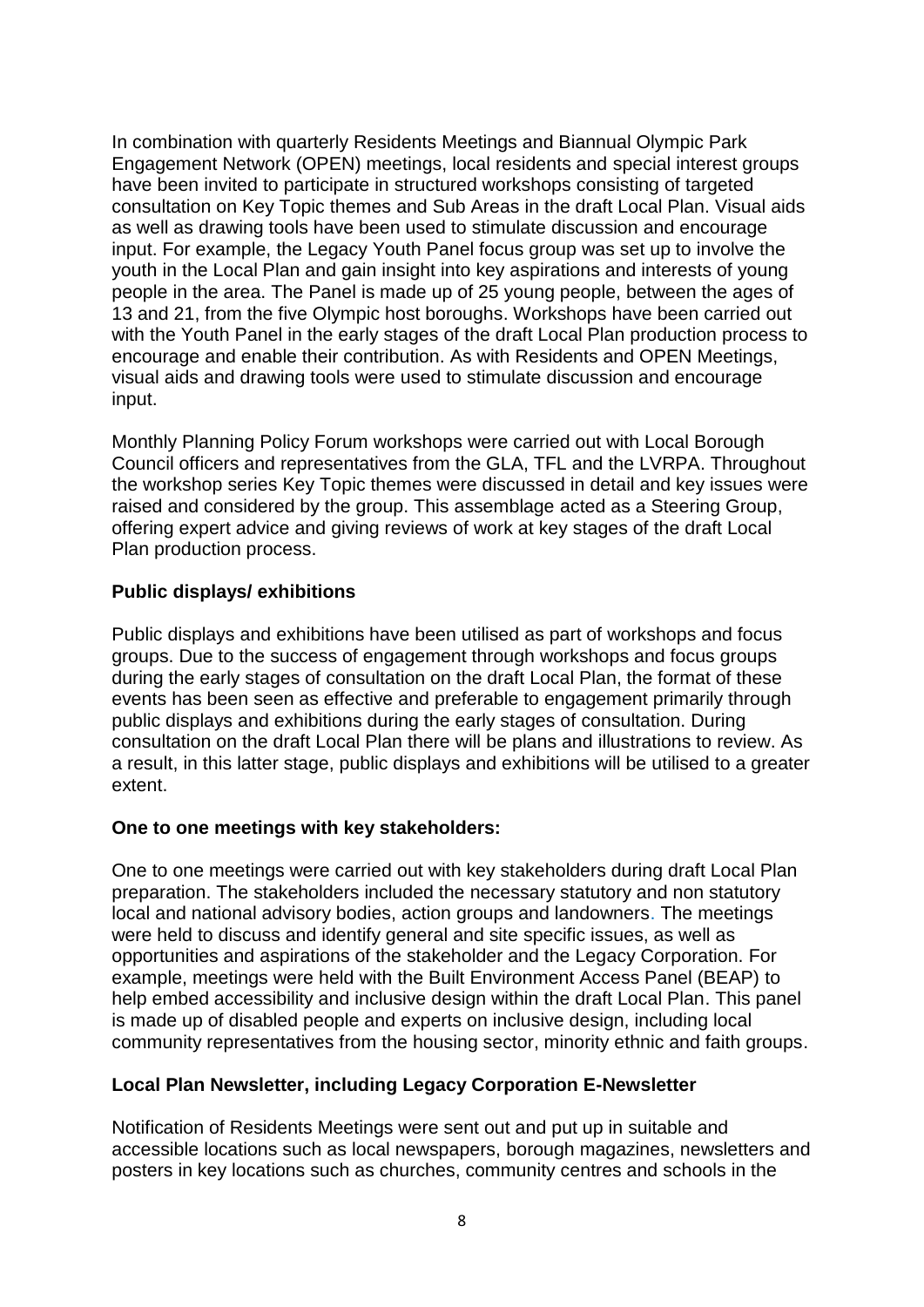area. Rather than having a newsletter solely dedicated to the Local Plan, to attract the attention a wider audience the newsletter addressed a number of items. Newsletters will also be produced for the next stage of consultation on the draft Local Plan.

## **2.4 Ongoing Consultation**

A Consultation Plan is currently being drafted for the consultation stage for the publication of the draft Local Plan. During this stage, consultation will be set out to identify and address issues and/or opportunities raised by the publication of the draft Local Plan in order to inform the final submission of the document. Issues and/or opportunities raised post submission and adoption of the Local Plan will continue to be addressed, keeping the document up to date.

# **3.0 The Responses**

## **Early Engagement**

A total of 75 response forms and 118 representations were received in response to the Early Engagement Formal Consultation Questionnaire and a number of points were raised at the various early engagement meetings, workshops and focus groups. The points raised have been recorded, summarised and are outlined below. The points have then been considered and addressed in numerous meetings and responses to the points (i.e. how they have been taken into account in the Local Plan) are outlined in section 4. A total of 108 of the 118 representations were received solely in relation to the Carpenters Estate. As a result of the large quantity, these representations have been recorded, summarised and outlined separately in section 3.2. How the issues raised are being taken into account in the draft Local Plan is also outlined separately in section 4.

## **3.1 Key issues Raised in Early Engagement Questionnaire and Events**

## **Community**

- Provide affordable facilities, shops and restaurants
- Maintain and prioritise existing community and prevent polarisation
- Create opportunities for community management and creative contribution
- Review and update of community needs

The Legacy Corporation area has a socially, culturally and ethically diverse population. Respondents united in their interest for the area and community was raised more than any other topic area in response forms. Community facilities, the shape of the community and community management were the common themes. It was noted that new and upgraded facilities should be accessible and affordable. These facilities should support the existing and future needs of specific demographic groups (including the young, the elderly, faith groups and the local creative community), whilst helping to cross divides between and within communities.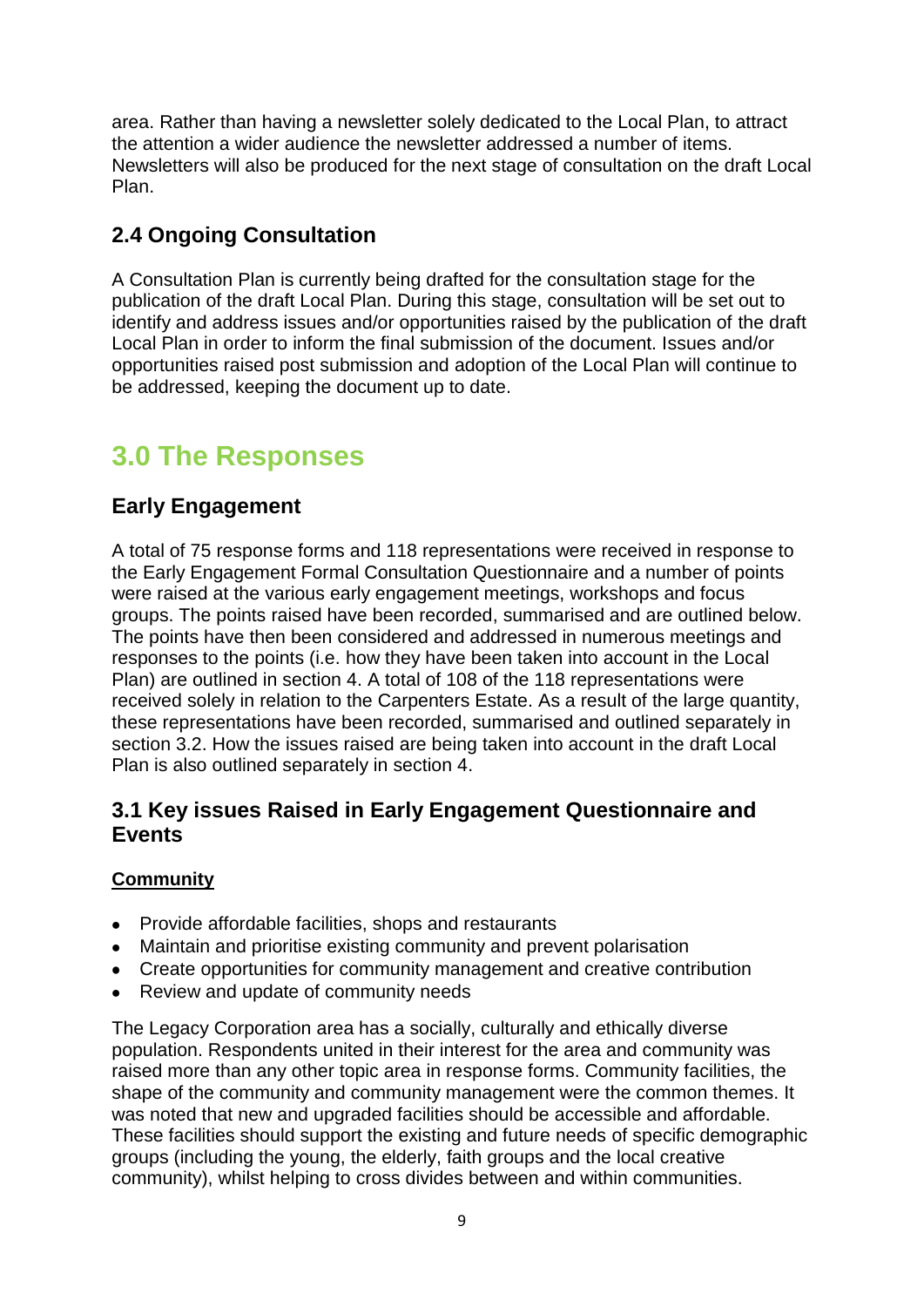Neighbourhoods should be shaped with community buildings as the central focus, with a balance of old and new architecture and innovative ways to utilise empty space for temporary use. Existing community interests should be protected during the development of the area, and where there are new neighbourhoods, these should house residents who set their roots in the area. It was regularly noted that local residents are keen to be involved in the development and management of the area.

## **Housing**

- Provide affordable, low rise family housing with gardens
- Ensure higher quality housing than current development of flats
- Protect the Carpenters Estate
- Support developments that enable people to live and work in one place

Affordable Housing is a key concern for residents and government officials throughout London. The majority of interest in response forms surrounded the Carpenters Estate in Newham. 118 representations were made supporting the protection of this Estate in the face of emerging development proposals for the area. An outline of these representations can be found in section 3.2. Housing typologies were also a concern of local residents. Despite a diversity of housing tenure and flexible heights and densities promoted by some, the majority of people preferred high quality, affordable, low rise family housing and gardens. It was agreed during workshops that there should be height variation, yet within certain parameters. There was common interest in Hackney Wick for live/ work units and residential units connected to studio and workshop space.

## **Open Space and Biodiversity**

- Protect and enhance open space and biodiversity
- Adhere to 'Blue Ribbon' network policies
- Flood management and "sequential approach" testing
- Protect of yard spaces and canals for traditional ways of life

London has been identified as the greenest World City by the Greater London Authority. People expressed significant Interest in open space and biodiversity in response forms and this was the third most discussed topic. People recommended that certain areas should be protected for natural wildlife, while other areas should be modified for increased biodiversity and/or outside activities for local communities, such as allotments. The designation for Metropolitan Open Land needs to be reconsidered. The waterways were frequently noted. People viewed the waterways as a place for leisure and transport, with a few people suggesting that the waterways provide an opportunity for community friendly commercial use. Boating communities were also supported by people stating that canal boats add to local character and improve public safety along the towpaths. The existing boating communities are also keen their way of life is not disturbed by the new developments. It was regularly noted that all open space should be clean, safe and well integrated into surrounding neighbourhoods.

## **Transport and Connectivity**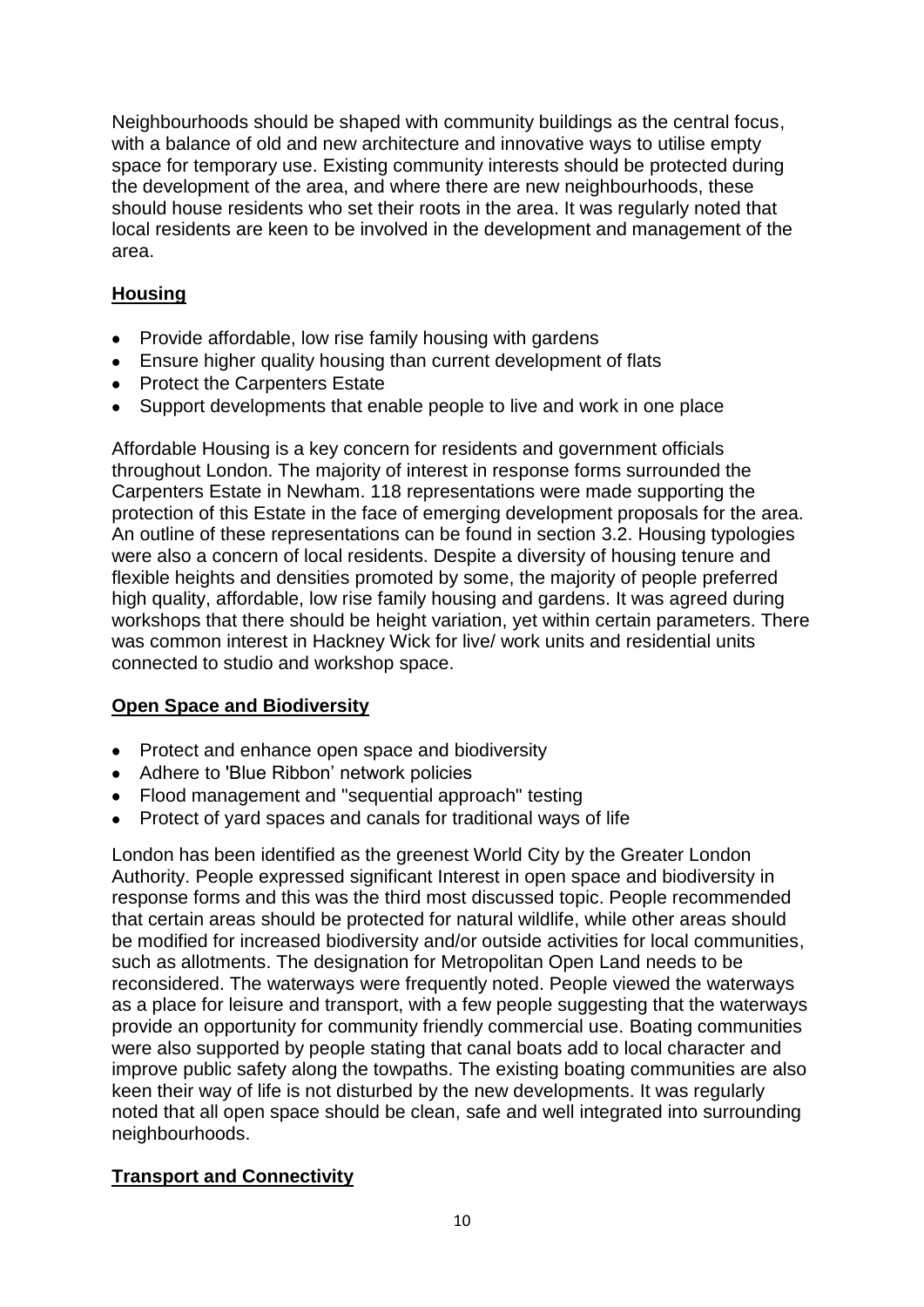- Improved strategic and local connections
- Provision for sustainable transport modes
- Exemplar standards for cycle routes and storage
- Safe access

Respondents were keen for improved transport connections and sustainable transport. It was upheld that both local and strategic connections need to be better. For example, specific site connections across the Lea Navigation and through the viaduct at Hackney Wick station, as well as connections to key centres of regeneration including the Royal Docks and Canning Town. Further examples will be given in the appendix of the final version of this document. Sustainable transport was the top priority and improved walkways and cycle paths were requested. It was noted that the London Cycle Design Standards and the London Plan Cycle Parking Standards are currently being revised and development should meet the new standards. Temporary cycle provision and storage should be located at major venues on the Queen Elizabeth Olympic Park. People regularly asserted the need for transport routes to be safe, well lit and accessible for disabled people, especially to and from key development areas. Stimulating transport connections were raised in the context of public realm improvements. There were also regular requests for the reinstatement of Carpenters Road.

### **Climate Change and Energy**

- Mitigate climate change and reduce CO2 emissions
- Reduce the need for travel
- Consider sustainable land use options and local energy sourcing
- Employ high environmental standards

In response to the question dedicated to people's perception of sustainable development in the early engagement questionnaire there was a lot of interest relating to Climate Change and Energy. People's main concern and interest was mitigating climate change and reducing C02 emissions. People suggested ways to achieve this. The most frequently noted recommendation was reducing the need for travel. Other suggestions included local sourcing of materials, local energy generation and local facilities for recycling, strategies that enable people to live and work in close proximity, utilising the canal for freight and statements such as "only take what we need". As with transport, it was noted that high environmental standards will be expected, higher than those set by the ODA. It was also raised that it is important to prepare for the affects of climate change and flood risk mitigation techniques will be essential.

### **Policy Commitment**

- Have regard for existing policies, however push for exemplar standards
- Adhere to the definition of sustainable development used in the NPPF
- Create flexibility in the Local Plan so that places can adapt over time
- Identify policies that will be superseded by the Local Plan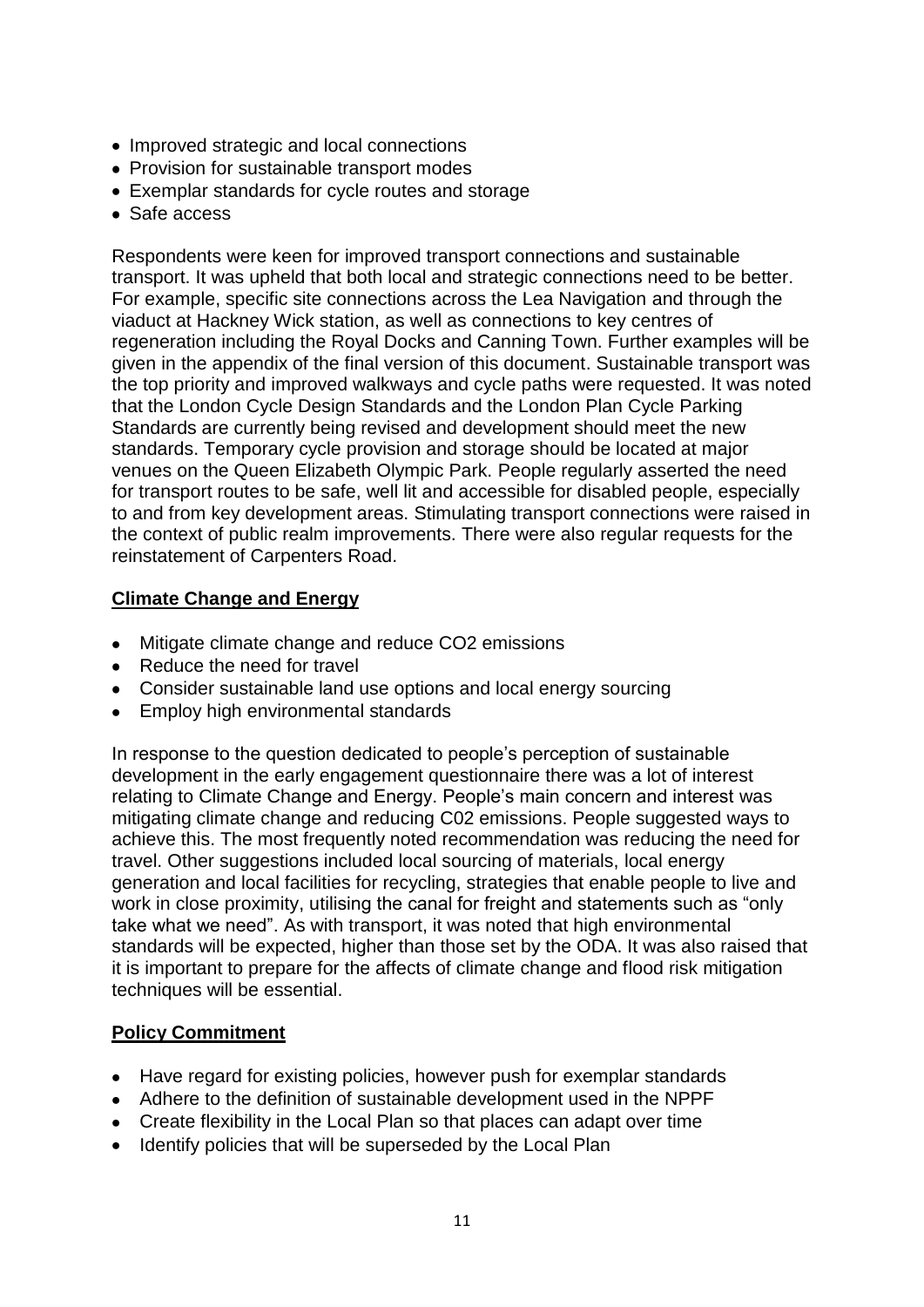There was a general positive regard for existing policies, including the NPPF, London Plan, OLSPG, Hackney Wick AAP and FI AAP. For example, it was stated that allocations must reflect the Mayor's adopted London Plan policies on Waste Self Sufficiency and Waste Capacity. However, there was a noted inconsistency between the Fish Island AAP and Hackney Wick AAP Local Centre and Retail designations. It was suggested that this inconsistency needs to be resolved and supported by the necessary evidence base. There was concern for the flexibility of new policies. In contrast to many local residents preference for low rise buildings, developers requested flexibility with regard to building heights, densities and housing typologies. The implications and significance of Development Management policies were also noted. It was suggested that when the Local Plan is in place, applications in accord with Local Plan should be approved without delay, and when there no policies are relevant, permission should be based on adverse impacts versus benefits, assessed against the NPPF. It was raised that new policies will have an impact on existing policies, and it should be clear which policies will be superseded when the Local Plan comes into place.

### **Business Growth**

- Opportunities for small and traditional business
- Protection and support for existing local enterprise
- Support businesses that attract middle and high earners to live and work
- Prevent monopolies

The majority of people were keen to support existing, traditional and local business and prevent the domination of monopolies. However, respondents also noted that it will be important to support the growth of businesses that attract middle and high income earners to live and work. Business growth and designations for commercial space were regularly noted in association with specific locations. Key growth areas with good access to the rest of London, such as the iCITY media centre and Stratford were noted to be in need of ancillary services for business. Land adjacent to the canal was noted as a potential location for community friendly commercial use. Affordable workspace was requested, and live/work units advocated in the Hackney Wick area.

### **Education**

- Prepare for quality and timely delivery of education facilities
- Enable some flexibility on the use of sites to provide for future needs
- Provide education to deliver expansion and diversification of economy
- Support community libraries, heritage centres and information points

Responses indicate that it is vital that education is looked at with regard to existing and future needs of the population. This includes assessing needs for affordable childcare, nurseries, primary, secondary and further education, as well as training for unemployed residents, including support for mothers. It was noted that quality and timely delivery of education infrastructure, with some flexibility on the use of sites will be essential in order to deliver the educated facilities needed in the area. Some local borough councils outlined specific education needs. Hackney Council identified the need for eight - ten forms of entry by 2018 in the primary sector to meet demands for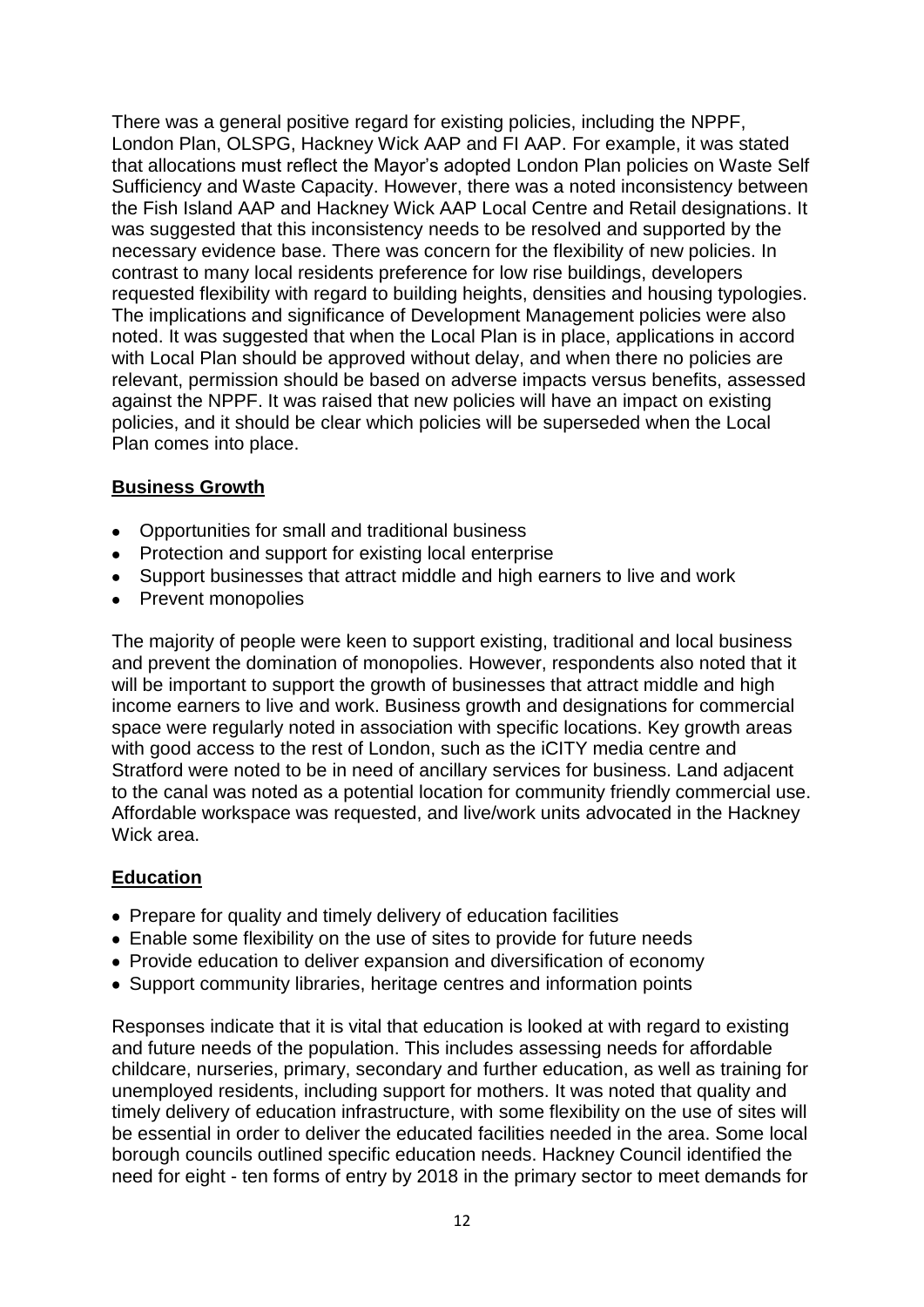places arising from residential development within the AAP area. In general it was noted that education and training will be necessary to deliver the expansion and diversification intended for economic growth. Universities were cited as hubs of innovation, research and technology that would attract investment and provide infrastructure to support business growth. There was also interest in education being integrated with leisure activates. For example, a community led waterways heritage and education centre located aside the Canal.

#### **Urban Design and Design Quality**

- Stipulate high design standards
- Ensure sensitive integration of new developments with existing environment
- Restrict building heights
- Improve streetscape, create clean, safe, accessible and appealing public space

High quality urban design was supported in response forms. People were opposed to gated developments and asserted that new developments should be sensitively integrated with the existing local environment. Concerns were sighted over the heights of new buildings. Some people were keen for flexibility with regard to building heights, whereas the majority were keen for building heights to be low and restricted. It was noted that the Hackney Wick AAP and Fish Island AAP stipulate a maximum of 4-6 storeys. It was noted that views to the Velodrome, Stadium and Orbit should be protected. Issues surrounding the streetscape were raised. It is important to people that streets become cleaner, safer and more accessible. Where necessary, shops should be refurbishment to a higher standard. In terms of residential development, people advocated the BREEAM Code for Sustainable Homes.

### **Jobs**

- Designate, consolidate and intensify sites for employment generation
- Protect existing industrial and employment capacity
- Create affordable employment space for local population
- Support higher value employment uses in emerging growth sectors

There is a high level of unemployment in the four boroughs surrounding the Legacy Cooperation area. The creation of employment opportunities in the area is important to people. People supported the protection and consolidation of existing employment land, as well as the development of employment land at the margins. Debate was raised over the boundaries of Strategic Industrial Land (SIL) and Local Industrial Land (LIL) land in Fish Island. As a result, these boundaries should be considered and justified. It was argued that the loss or reduction of industrial and employment capacity should be refused, unless the industry is no longer suitable. A range of employment opportunities were raised. It was argued that there should be provision for traditional, local businesses and affordable workspace for the existing population as well as support for higher value employment uses in emerging growth sectors.

### **Area Character & the Historic Environment**

- Maintain existing character
- Protect creative and diverse communities and the spaces they inhabit
- Conserve and preserve heritage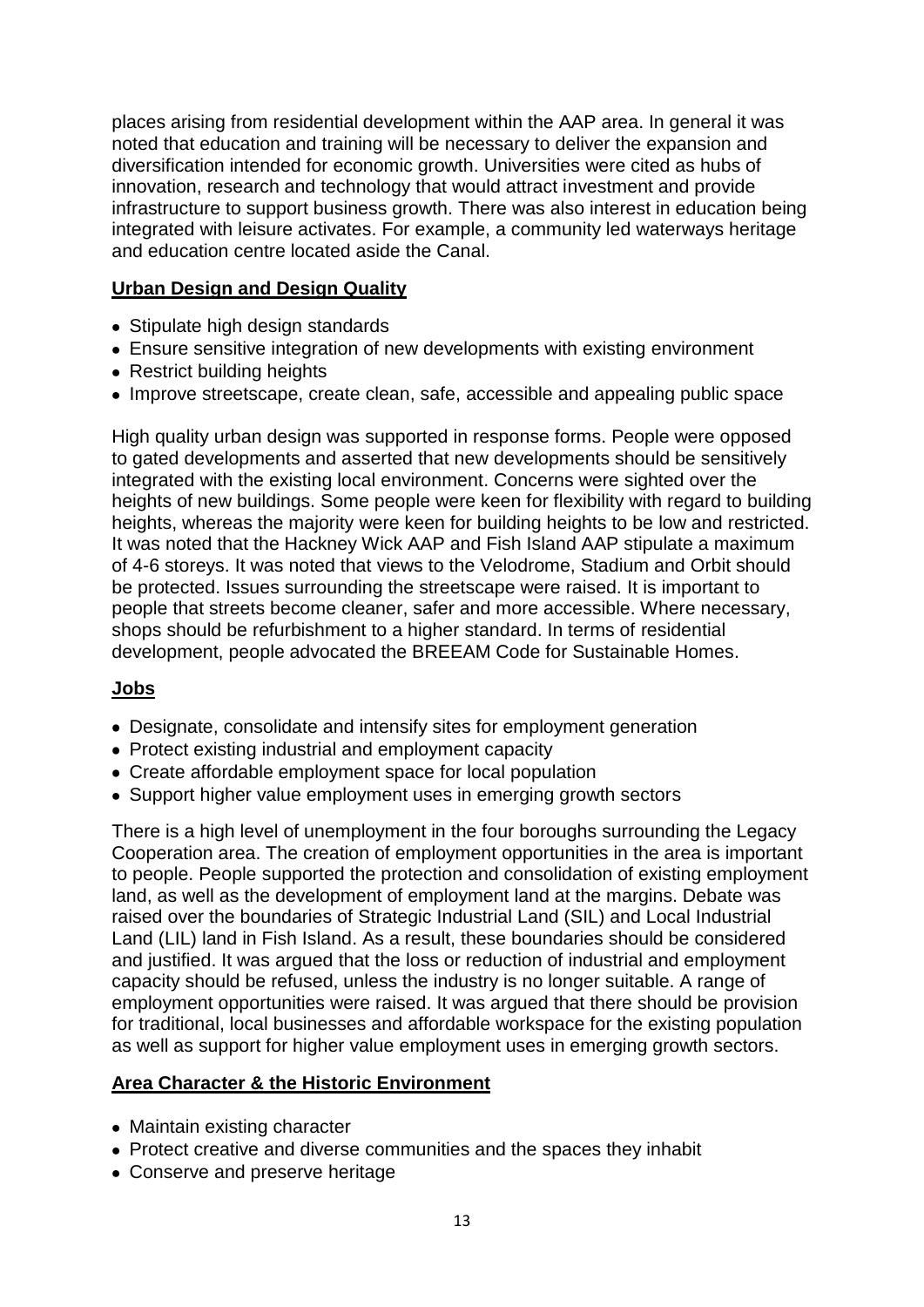• Prioritise creative re-use of buildings over demolishment

Area Character was frequently discussed in relation to human activity and the historic environment. People argued that the existing local culture and sense of community help to form the local character, setting it apart from other areas in London. Creative and diverse communities that live and work in the area were advocated as contributing to the local character and it was argued that the spaces they inhabit need protection in the face of new development. Certain areas and building were also highlighted as in need of protection, including the Three Mills Area and the Percy Peanut Factory Buildings. People prioritised conservation and creative re-use over demolishment of existing buildings. It was asserted that new development should not be at the cost of local character.

### **Health & Wellbeing**

- Support developments that facilitate positive social interaction
- Provide quality infrastructure and facilities that improve physical health
- Improve walkways and cycle paths to incentive physical activity
- Create public safety improvements

One of the twelve land use planning principles in the NPPF is to support local strategies to improve health, social and cultural wellbeing. In the response forms health and wellbeing were associated with positive social interaction, physical health and security. It was argued that the type of interaction encouraged by new developments should be considered. New developments should aim to facilitate positive social interaction and community spirit. Provision of quality infrastructure and facilities that improve physical health were supported. Examples given by people include the GP at the Carpenters Estate, healthy food stores, gyms, appealing walkways and cycle paths. To improve security, people suggested that pathways should be well lit. It was noted that thought should be given towards lighting the greenway.

## **3.2 Key Issues Raised in Carpenters Representations**

A total of 108 of the 118 representations received were in relation to the Carpenters Estate. A total of 98 of these were from a group of local residents who made matching representations and an additional 10 were made by individual stakeholders, all arguing for the retention of the Carpenters Estate. An outline of these representations and the key points raised by these people are below.

### **Carpenters Estate Representations**

### Key points raised

- Existing Housing Crisis in Newham
- "Betrayal" by Newham Council
- Quality community life in the Estate that should be protected
- Quality housing in the Estate that should be retained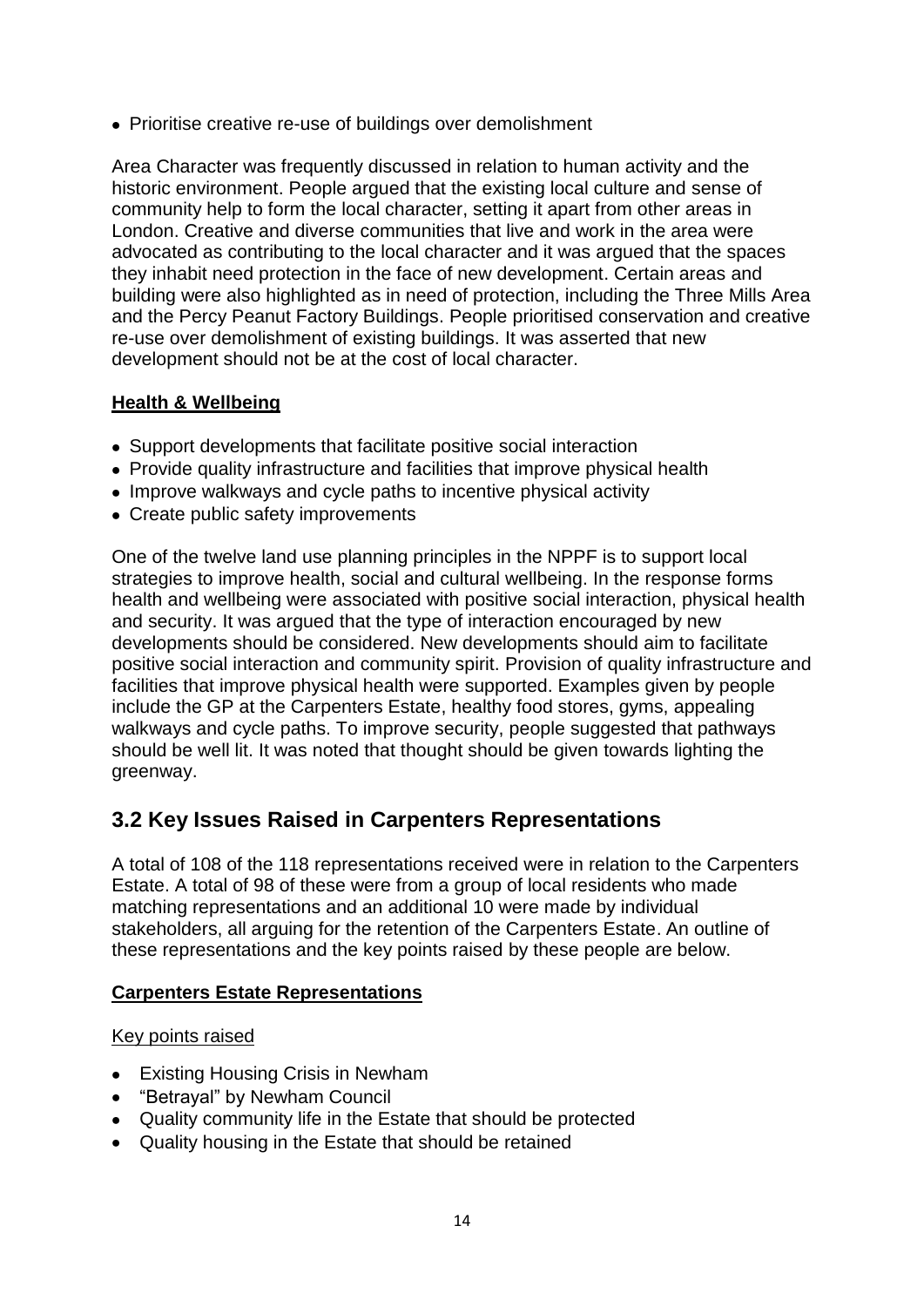• If demolition occurs, residents should be relocated together, to low-rise, affordable housing with gardens

Representations outlined the existing housing crisis in Newham. People stated that Newham is currently experiencing the worst overcrowding in England. Homelessness has increased every quarter since the beginning of 2012, Newham has approximately 32000 on its waiting list, 2319 homeless households are in temporary accommodation of which 1522 are families (Shelter Records). People argued that the existing housing stock on the Carpenters Estate should be retained to support these people and the existing residents and alternative plots of land should be sought for new development proposals.

People portrayed a sense of betrayal from Newham Council regarding the future of the Estate. People stated that activities of the Council have not supported the interests of the existing community. People noted that the primary focus of the UCL proposal will be academic and this does not reflect the interests of residents. The residents' preference for low rise housing is also being disregarded. One respondent noted that although the Mayor of Newham announced that residents of the Estate would have the 'Right to Return' on the BBC News in February 2012, in reality it appears that the Council supports the redevelopment of the site and the permanent removal of existing residents from the site.

People cited that Clays Lane housing project was demolished so that space could be made available for the Olympics. This housing project met a particular need, specifically single people who had been homeless. It was argued that the loss of housing for this group had not been made up in Olympic housing developments so far, and people were concerned that a similar scenario could occur at the Carpenters Estate. People stated that the Legacy Corporation needs to ensure that the deficit caused by the demolishment at Clays Lane is made up and the Corporation prevents the demolishment of more affordable housing and the scattering of more communities. People requested that no regard should be given to housing proposals in the Newham Core Strategy. A separate housing needs assessment, which reflects the interests of the existing residents in the Legacy Corporation area, should be carried out.

People outlined their views of the Carpenters Estate, stressing the quality of the existing housing and community and why these assets should be protected. With regards to housing, people outlined a strong preference for affordable, low rise, terraced housing with gardens and stated that this typology facilitates social wellbeing and community cohesion. It was also put forward that within the last two years, a number of homes have been fitted with new kitchens and bathrooms, paid for by the Council. It was argued that these good quality buildings should be retained. However, if the existing houses are to be demolished, they should be replaced with new low-rise, affordable housing for the existing residents.

With regards to the community, people argued that the existing community is tolerant, cohesive and successful. Existing community facilities enable children to play safely and worship at anytime. It was stated that the Local Plan Vision must promote community cohesion and should not aim to dismantle the community. Personal memories and family histories were also described to support the retention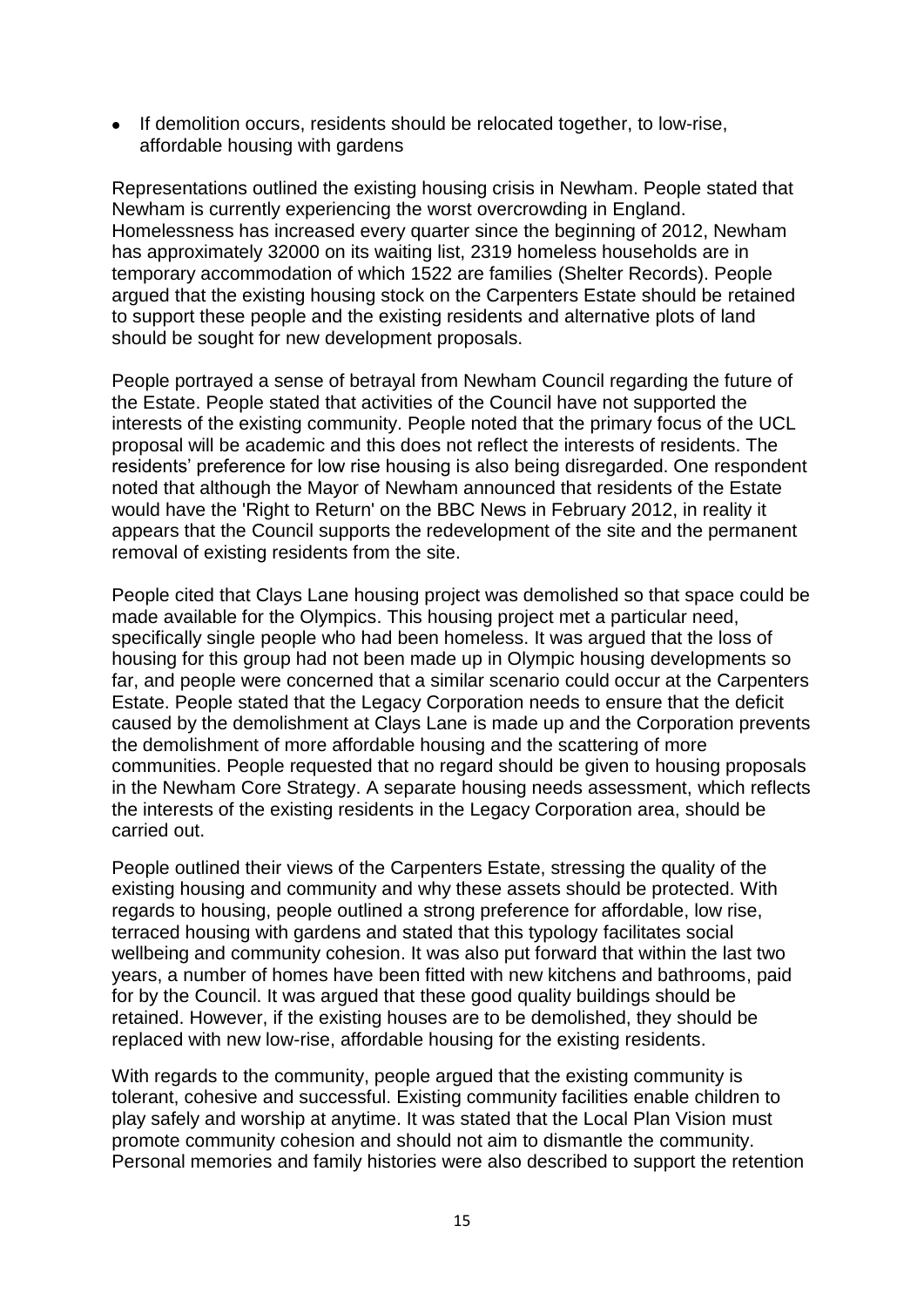of the Estate. It was argued that whatever happens, it will be important to keep the existing community together.

## **3.3 Call for Sites**

The Call for Sites was a formal consultation period undertaken between November 2012 and January 2013. The Call for Sites was carried out to enable people to suggest sites for development and/or a change of use within the Legacy Corporation area, to gather information about land that might be allocated for development in the Local Plan and to gather information for the Strategic Housing Land Availability Assessment (SHLAA) to determine site capacity and the probability of sites coming forward over the plan period.

A total of 38 sites have been put forward by respondents for consideration by the Legacy Corporation as part of the Call for Sites. A summary outlining site details received from respondents and the Legacy Corporation's response at this stage can be found in section 4. Further information regarding the SHLAA and Site Allocations, including the processes informing these particular site details will be outlined in the forthcoming Site Report. Relevant Site Allocations, SHLAA sites and maps of the individual sites received from respondents will also be available in the appendix of the final version of this document. However, the inclusion of a particular site in this draft Interim Consultation Report is not in any way an indication that the site will come forward for development.

## **4.0 How the responses have been taken into account**

The points raised in the Early Engagement Formal Consultation Questionnaire, various early engagement meetings, workshops and focus groups have been considered and addressed in discussions and meetings throughout draft Local Plan preparation. The draft Local Plan has been formulated to take the points and issues raised into account and the points and issues have informed a number of key elements within the Local Plan, including the Vision and Objectives, Policies, Site Allocations and a number of plans.

## **4.1 Early Engagement Questionnaire and Events**

The below table identifies where each point and issue has been taken into account in the draft Local Plan though a relevant Vision, Objective, Policy, Site Allocation and/or additional plan. For suitability within the table, policies have been given in their number format.

| <b>Topic Area</b> | <b>Key Points Raised</b>                    | <b>Relevant Objectives,</b><br><b>Policies &amp; Plans</b> |
|-------------------|---------------------------------------------|------------------------------------------------------------|
|                   | Provide affordable<br>facilities, shops and | Objectives 7: Creating<br>inclusive spaces, 8:             |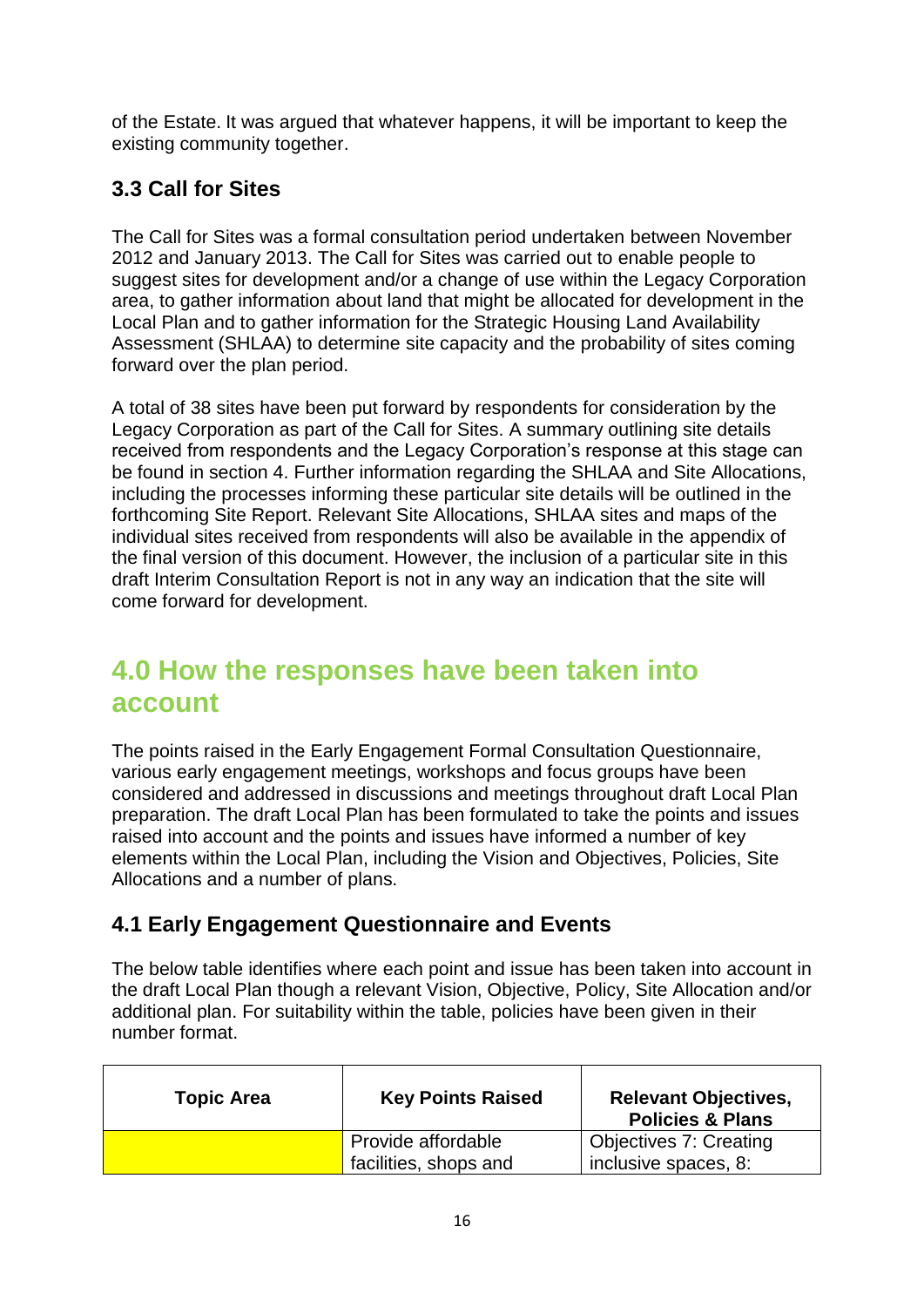| <b>Community</b>      | restaurants                                        | Creating neighbourhoods.                                |
|-----------------------|----------------------------------------------------|---------------------------------------------------------|
|                       |                                                    | SP1, BEE.7, BEE.8                                       |
|                       | Maintain and prioritise                            | Objective 14:                                           |
|                       | existing community and                             | Convergence. SP.5                                       |
|                       | prevent polarisation                               |                                                         |
|                       | Create opportunities for                           | Objective 6: Urban design                               |
|                       | community management<br>and creative contribution  | and design quality. NE.10.                              |
|                       |                                                    | Workshops and focus                                     |
|                       |                                                    | groups in the consultation<br>process, for example with |
|                       |                                                    | the Legacy Youth Panel.                                 |
|                       | Review and update of                               | SP.5, Infrastructure                                    |
|                       | community needs                                    | Delivery Plan (IDP) 2.4                                 |
|                       | Provide affordable, low                            | Objective 3: Housing, H.1,                              |
|                       | rise family housing with                           | H.3, SA1.1, Sub area 2:                                 |
| <b>Housing</b>        | gardens                                            | Site Allocation for                                     |
|                       |                                                    | Chobham Manor, Sub                                      |
|                       |                                                    | area 3: Greater                                         |
|                       |                                                    | <b>Carpenters District</b>                              |
|                       | Ensure higher quality                              | Objective 6: Urban design                               |
|                       | housing than current                               | and design quality, H.2,                                |
|                       | development of flats                               | H.1, H.6, Sub area 2: Site                              |
|                       |                                                    | <b>Allocation for Chobham</b>                           |
|                       |                                                    | Manor                                                   |
|                       | <b>Protect the Carpenters</b>                      | Policy SA3.5, amenities                                 |
|                       | <b>Estate</b>                                      | protected.                                              |
|                       | Support developments                               | Objective 2: Jobs                                       |
|                       | that enable people to live                         | Objective 8: Creating                                   |
|                       | and work in one place                              | neighbourhoods, BEE.5<br>Objective 12: Open space       |
|                       | Protect and enhance open<br>space and biodiversity | and biodiversity, SP.6,                                 |
| <b>Open Space and</b> |                                                    | NE.5, NE.8, NE.9, NE.10,                                |
| <b>Biodiversity</b>   |                                                    | <b>IDP 3.7</b>                                          |
|                       | Adhere to 'Blue Ribbon'                            | Objective 12: Open space                                |
|                       | network policies                                   | and biodiversity, SP.6,                                 |
|                       |                                                    | NE.3,                                                   |
|                       | Flood management and                               | NE.4, SA1.8, IDP 5.6                                    |
|                       | "sequential approach"                              |                                                         |
|                       | testing                                            |                                                         |
|                       | Protection of yard spaces                          | Objective 9: Area                                       |
|                       | and canals for traditional                         | characters and the historic                             |
|                       | ways of life                                       | environment. SP4, HBE.4,<br><b>HBE.6, SA1.4</b>         |
|                       | Improved strategic and                             | Objective 13: Transport                                 |
|                       | local connections                                  | and connectivity, SP.5,                                 |
| <b>Transport and</b>  |                                                    | SP.7, T.1, T.2, IDP.4                                   |
| <b>Connectivity</b>   | Provision for sustainable                          | SP.7, T.4, accordance                                   |
|                       | transport modes                                    | with London Plan, IDP.4                                 |
|                       | Exemplar standards for                             | Objective 13: Transport                                 |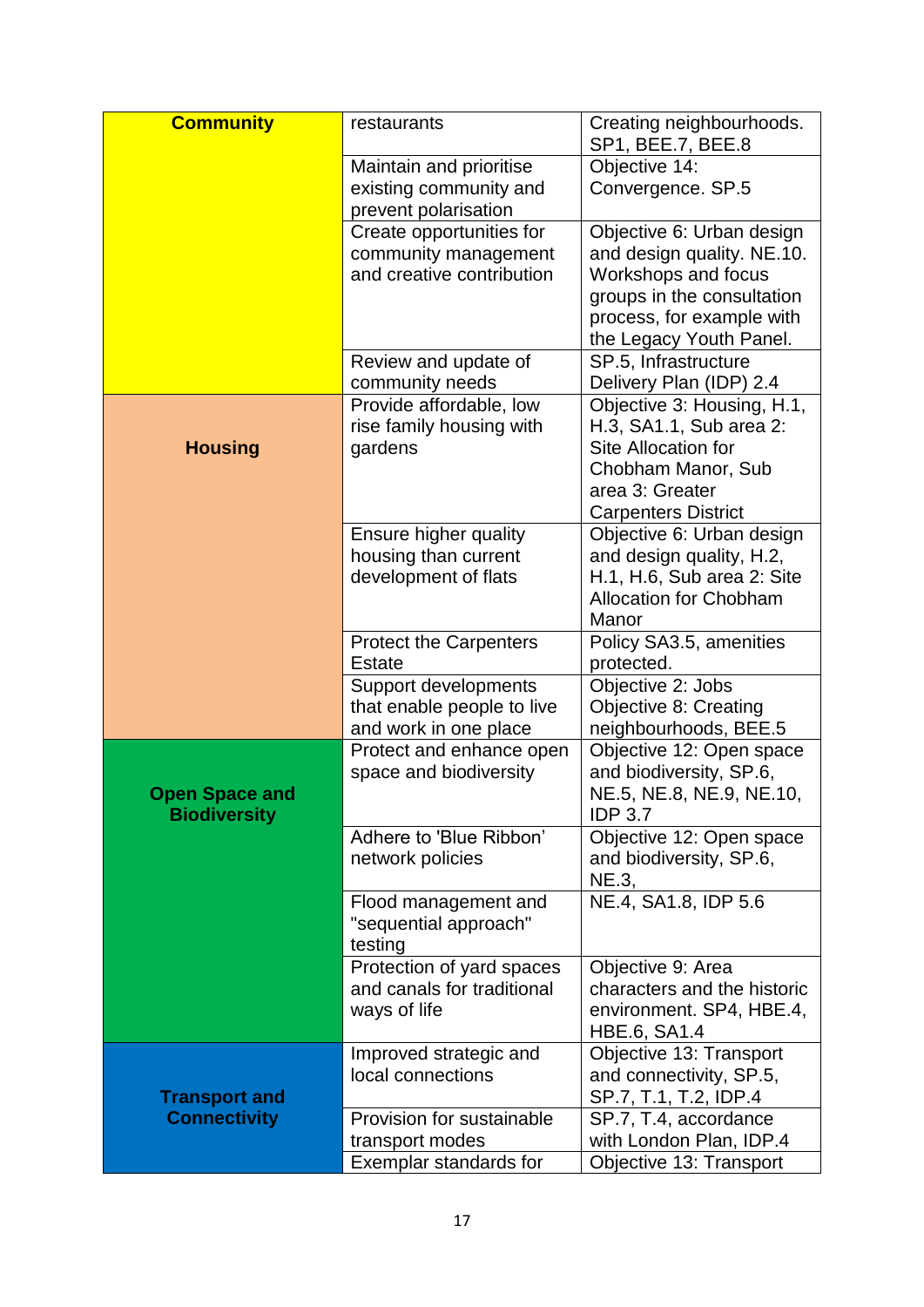|                           | cycle routes and storage                                  | and Connectivity. T.3, T.4                 |
|---------------------------|-----------------------------------------------------------|--------------------------------------------|
|                           | Safe access                                               | Objective 6: Urban design                  |
|                           |                                                           | and design quality, T.4,<br>NE.2           |
|                           | Mitigate climate change                                   | Objective 11: Climate                      |
|                           | and reduce CO <sub>2</sub>                                | change and energy,                         |
| <b>Climate Change and</b> | emissions                                                 | HBE.7, HBE.8, H.1                          |
| <b>Energy</b>             | Reduce the need for travel                                | Objective 11: Climate                      |
|                           |                                                           | change and energy,                         |
|                           |                                                           | Objective 13: Transport                    |
|                           | Consider sustainable land                                 | and Connectivity, T.1                      |
|                           | use options and local                                     | Objective 10:<br>Sustainability, Objective |
|                           | energy sourcing                                           | 11: Climate change and                     |
|                           |                                                           | energy HBE.7, HBE.8                        |
|                           | Employ high                                               | Objective 11: Climate                      |
|                           | environmental standards                                   | change and energy,                         |
|                           |                                                           | <b>HBE.8, HBE.7</b>                        |
|                           | Have regard for existing                                  | Objective 6: Urban design                  |
|                           | policies, however push for                                | and design quality. HBE.1,                 |
| <b>Policy Commitment</b>  | exemplar standards                                        | HBE.7, HBE.8. Sub area                     |
|                           |                                                           | 2: Site allocation for                     |
|                           | Adhere to the definition of                               | Chobham Manor.<br>Visions and objectives   |
|                           | sustainable development                                   |                                            |
|                           | used in the NPPF                                          |                                            |
|                           | Create flexibility in the                                 | Vision and objectives.                     |
|                           | Local Plan so that places                                 | Wording to allow for                       |
|                           | can adapt over time                                       | flexibility in the future. For             |
|                           |                                                           | example, Sub area 3:                       |
|                           |                                                           | <b>Greater Carpenters</b>                  |
|                           |                                                           | <b>District</b>                            |
|                           | Identify policies that will be<br>superseded by the Local | To be completed in final<br>plan           |
|                           | Plan                                                      |                                            |
|                           | Opportunities for small                                   | <b>Objective 1: Business</b>               |
| <b>Business Growth</b>    | and traditional business                                  | growth, BEE.3, BEE.6                       |
|                           | Protection and support for<br>existing local enterprise   | <b>BEE.3, BEE.6</b>                        |
|                           | Support businesses that                                   | Objective 2: Jobs, BEE.10                  |
|                           | attract middle and high                                   |                                            |
|                           | earners to live and work                                  |                                            |
|                           | Prevent monopolies                                        | <b>BEE.5, BEE.8</b>                        |
|                           | Prepare for quality and                                   | Objective 4: Education,                    |
|                           | timely delivery of                                        | IDP 3.2-3.4                                |
| <b>Education</b>          | education facilities                                      |                                            |
|                           | Enable some flexibility on                                | BEE.11, Sub area 3: Site                   |
|                           | the use of sites to provide                               | <b>Allocations</b>                         |
|                           | for future needs                                          |                                            |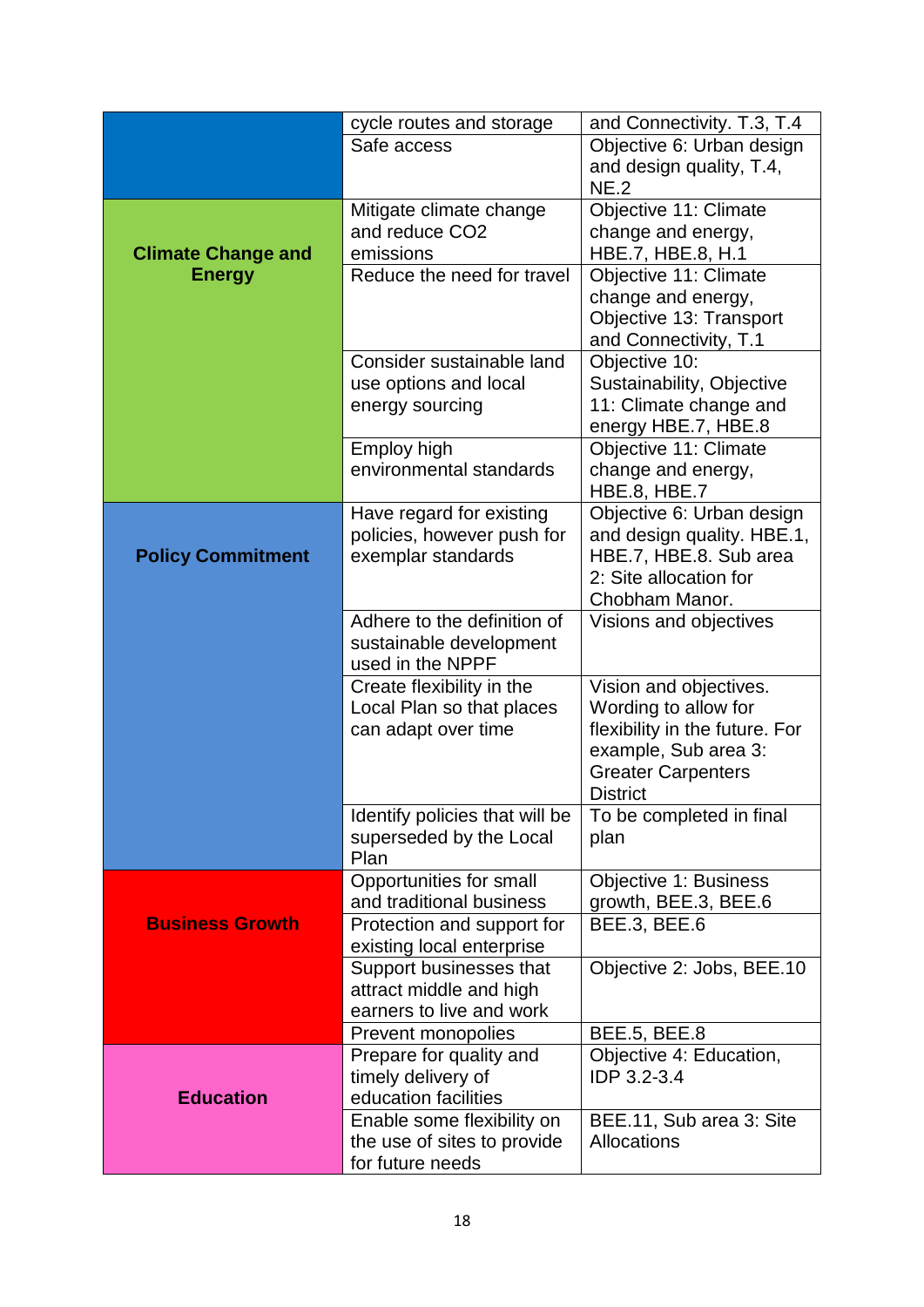|                                 | Provide education to                              | <b>BEE.10</b>                 |
|---------------------------------|---------------------------------------------------|-------------------------------|
|                                 | deliver expansion and                             |                               |
|                                 | diversification of economy                        |                               |
|                                 | Support community                                 | <b>Objective 8: Creating</b>  |
|                                 | libraries, heritage centres                       | neighbourhoods, SP.4,         |
|                                 | and information points                            | HBE.2, IDP 3.9                |
|                                 | Stipulate high design                             | Objective 6: Urban design     |
|                                 | standards                                         | and design quality, SP.3,     |
| <b>Urban design and</b>         |                                                   | HBE.2, HBE.7, HBE.8           |
| <b>Design Quality</b>           | Ensure sensitive                                  | Objective 9: Area             |
|                                 | integration of new                                | characters and the historic   |
|                                 | developments with                                 | environment. SP.4,            |
|                                 | existing environment                              | HBE.1, HBE.3                  |
|                                 | <b>Restrict building heights</b>                  | HBE.1, e.g. sub-area 3,       |
|                                 |                                                   | Policy SA3.2                  |
|                                 | Improve streetscape,                              | Objective 6: Urban design     |
|                                 | create clean, safe,                               | and design quality.           |
|                                 | accessible and appealing                          | <b>Objective 7: Creating</b>  |
|                                 | public space                                      | inclusive places, SP3,        |
|                                 |                                                   | SP.6, NE.1, NE.2, NE.10,      |
|                                 | Designate, consolidate                            | <b>Objective 1: Business</b>  |
|                                 | and intensify sites for                           | growth, BEE.1.Sub-area 1      |
| <b>Jobs</b>                     | employment generation                             | (policy SA1.3) and            |
|                                 |                                                   | <b>International Quarter.</b> |
|                                 | Protect existing industrial                       | BEE.2, BEE.3, sub-area 1.     |
|                                 | and employment capacity                           |                               |
|                                 | Create affordable                                 | BEE.6                         |
|                                 | employment space for                              |                               |
|                                 | local population                                  |                               |
|                                 | Support higher value                              | Objective 2: Jobs. SP1,       |
|                                 | employment uses in                                | BEE.10, Sub area 1: i-City    |
|                                 | emerging growth sectors                           |                               |
|                                 | Maintain existing character                       | Objective 9: Area             |
|                                 |                                                   | characters and the historic   |
| <b>Area Character &amp; The</b> |                                                   | environment, HBE.6, H2        |
| <b>Historic Environment</b>     | Protect creative and                              | BEE.2, HBE6, SA1.1,           |
|                                 | diverse communities and                           | SA1.4, SA1.5,                 |
|                                 | the spaces they inhabit                           |                               |
|                                 | Conserve and preserve                             | Objective 9: Area             |
|                                 | heritage                                          | characters and the historic   |
|                                 |                                                   | environment, SP.4, SA1.4,     |
|                                 |                                                   | HBE.3                         |
|                                 | Prioritise creative re-use of                     | SP.3, SA1.4                   |
|                                 | buildings over demolition<br>Support developments | <b>Objective 8: Creating</b>  |
|                                 | that facilitate positive                          | neighbourhoods, HBE.2,        |
| <b>Health and Wellbeing</b>     | social interaction                                | NE.10, NE.11, NE.12           |
|                                 |                                                   |                               |
|                                 | Provide quality                                   | Objective 5: Health,          |
|                                 | infrastructure and facilities                     | culture and wellbeing.        |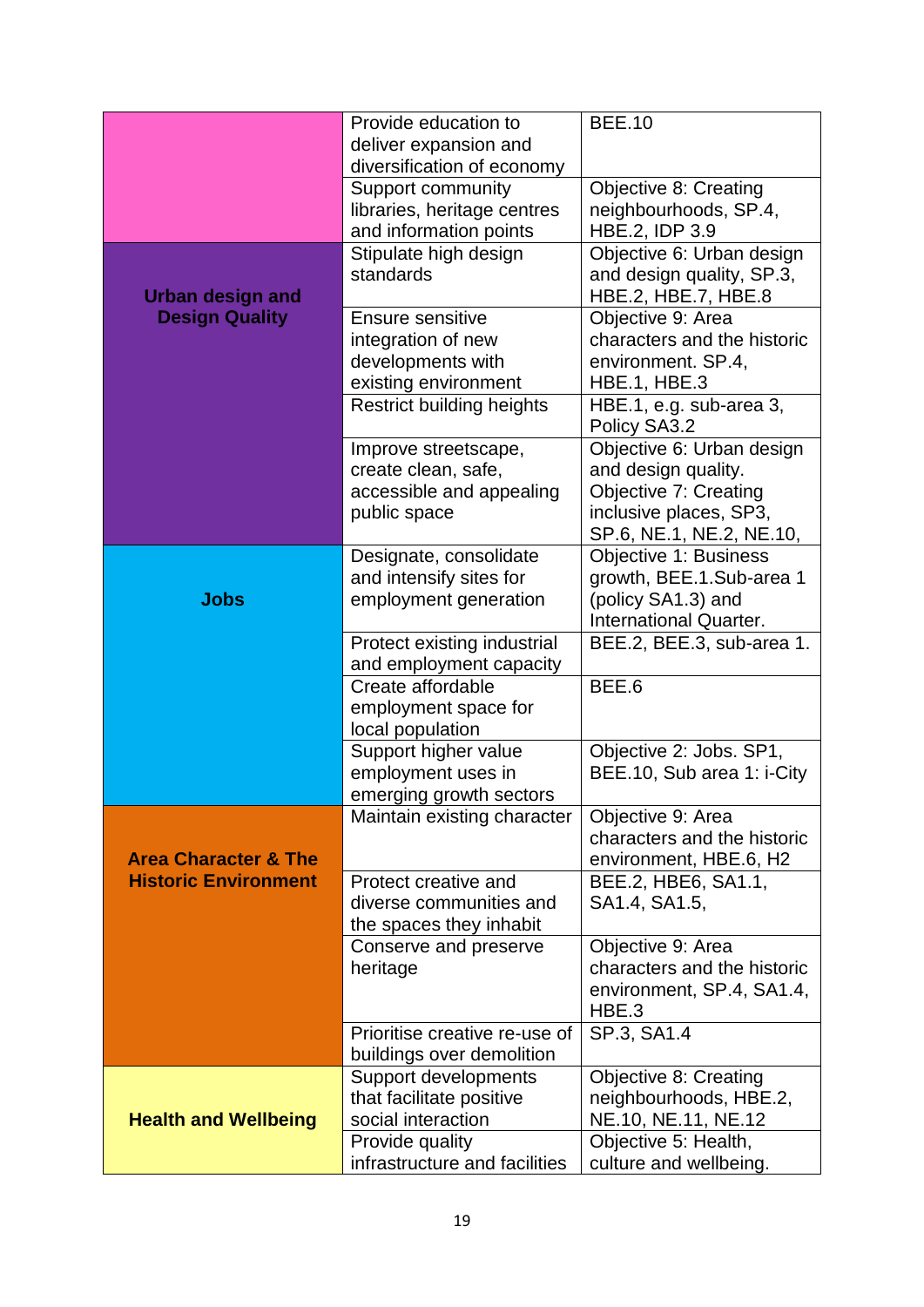| that improve physical    | SP.6, NE.2, NE.11, NE.12, |
|--------------------------|---------------------------|
| health                   | <b>IDP 3.6</b>            |
| Improve walkways and     | SP.7, T.4, IDP 4          |
| cycle paths to incentive |                           |
| physical activity        |                           |
| Create public safety     | H2, T.4                   |
| improvements             |                           |

## **4.2 Carpenters Estate Representations**

As outlined in 3.0, the Legacy Corporation received a large number of representations associated with the Carpenters Estate. A number of the objectives, policies and other elements of the draft Local Plan that are outlined above are relevant to the issues raised in the representations. As potential proposals for the Carpenters Estate linked to UCL have fallen away, there are no know current plans or alternative proposals that this authority is aware of for the estate, although some residents in combination with the London Tenants Federation have proposed a Community Plan for the estate. Any representations from residents based on the proposed community plan or expressing other views will be taken into account during the draft Local Plan consultation stage will be taken into account when producing the formal Publication version of the plan. At this stage, the draft Local Plan expresses an approach that allows a range of options to be developed for the future of the estate. (See policies (SA3.1-5). Meetings with the residents groups from the Carpets Estate have also been carried out to help understand the issues being raised and it will be important to take these issues into account as any specific options are developed for this area.

## **4.3 Call for Sites**

A total of 38 sites have been put forward by respondents. A number of sites were submitted but not as Call for Sites and these will be detailed in the appendix of the final version of this document and dealt with through the Local Plan. A summary outlining site details received from respondents included in the Legacy Corporation's response at this stage can be found below. Relevant maps of the individual sites received from respondents will also be available in the appendix of the final version of this document. It is worth noting again that the inclusion of a particular site in this draft Interim Consultation Report is not in any way an indication that the site will come forward for development.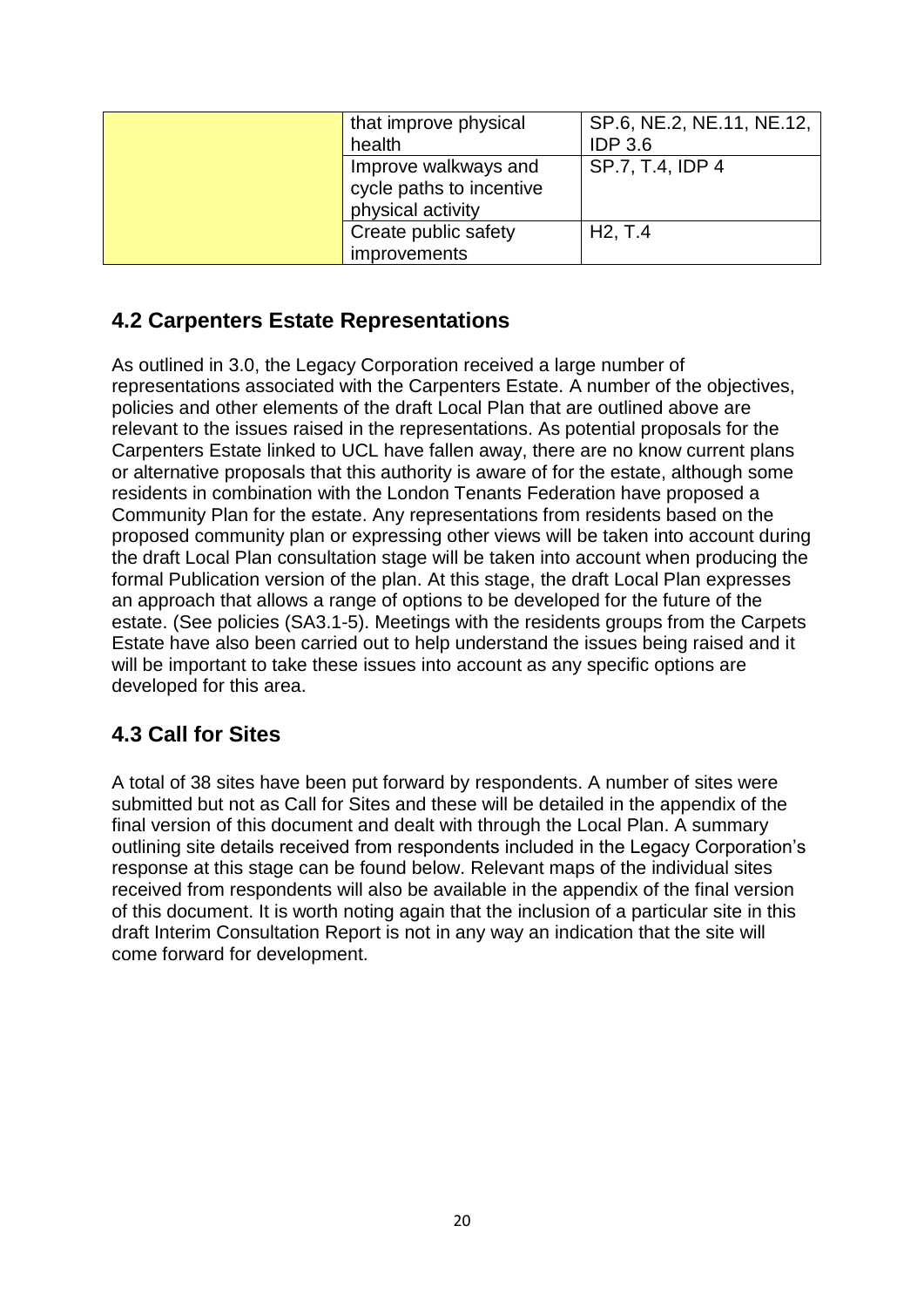| <b>Call for Sites Response Sheet</b> |                            |                       |                                                 |                                                                                                                         |                                                                                                                        |                                                                                                                                                                                                                                                                                                                                                                                                                                                                                                                                                                                                                                                                                                 |
|--------------------------------------|----------------------------|-----------------------|-------------------------------------------------|-------------------------------------------------------------------------------------------------------------------------|------------------------------------------------------------------------------------------------------------------------|-------------------------------------------------------------------------------------------------------------------------------------------------------------------------------------------------------------------------------------------------------------------------------------------------------------------------------------------------------------------------------------------------------------------------------------------------------------------------------------------------------------------------------------------------------------------------------------------------------------------------------------------------------------------------------------------------|
| <b>Reference Number</b>              | <b>Type of respondent</b>  | <b>Respondent</b>     | <b>Address</b>                                  | <b>Current Use</b>                                                                                                      | <b>Proposed Use</b>                                                                                                    | <b>LLDC Response</b>                                                                                                                                                                                                                                                                                                                                                                                                                                                                                                                                                                                                                                                                            |
| LPCFS35                              | <b>Local Business</b>      | Foreman               | Stour Rd, Fish Island,<br>London, E3 2NT        | The respondent has stated<br>that the site is vacant and the<br>last use was temporary<br>hospitality for the Olympics. | The respondent has proposed<br>residential led development<br>with retained employment,<br>restaurant and gallery use. | The site is within an area identified<br>for regeneration as a mixed use area<br>as identified in Sub area One:<br>Hackney Wick and Fish Island, of the<br><b>Local Plan Consultation Document</b><br>(October 2013) and the adopted Fish<br>Island AAP (2012).                                                                                                                                                                                                                                                                                                                                                                                                                                 |
| LPCFS34                              | <b>Public Body</b>         | <b>UCL/DJDeloitte</b> | <b>Carpenters Estate</b>                        | This site has been withdrawn<br>by the respondent.                                                                      | This site has been withdrawn<br>by the respondent.                                                                     | This site representation has been<br>withdrawn by the respondent.                                                                                                                                                                                                                                                                                                                                                                                                                                                                                                                                                                                                                               |
| LPCFS33a                             | <b>Planning Consultant</b> | <b>GVA</b>            | Hamlet Industrial<br>Estate, White Post<br>Lane | The respondent has stated<br>that the site is currently<br>Industrial use.                                              | The respondent has proposed<br>residential use.                                                                        | The site is within an area identified<br>for regeneration as a mixed use area<br>as identified in Sub area One:<br>Hackney Wick and Fish Island, of the<br><b>Local Plan Consultation Document</b><br>(October 2013) and the adopted Fish<br>Island AAP (2012) and forms part of<br>an area anticipated for<br>comprehensive heritage led<br>development. In addition to<br>residential use, the Fish Island Area<br>Action Plan (FIAAP) indicates that a<br>mix of uses would be appropriate for<br>Fish Island North, the area in which<br>this site is located. This is reflected<br>within the proposed strategy for the<br>location within the Local Plan<br><b>Consultation Document.</b> |
| LPCFS33b                             | <b>Planning Consultant</b> | <b>GVA</b>            | 20/22 Rothbury Road                             | The respondent has stated<br>that the site is currently<br>Industrial use.                                              | The respondent has proposed<br>residential use.                                                                        | The site is within an area identified<br>for regeneration as a mixed use area<br>as identified in Sub area One:<br>Hackney Wick and Fish Island, of the<br><b>Local Plan Consultation Document</b><br>(October 2013) and the adopted Fish<br>Island AAP (2012) and forms part of<br>an area anticipated for<br>comprehensive heritage led<br>development. The Fish Island Area<br>Action Plan (FIAAP) indicates that a<br>mix of uses would be appropriate for<br>Fish Island North, the area in which<br>this site is located.                                                                                                                                                                 |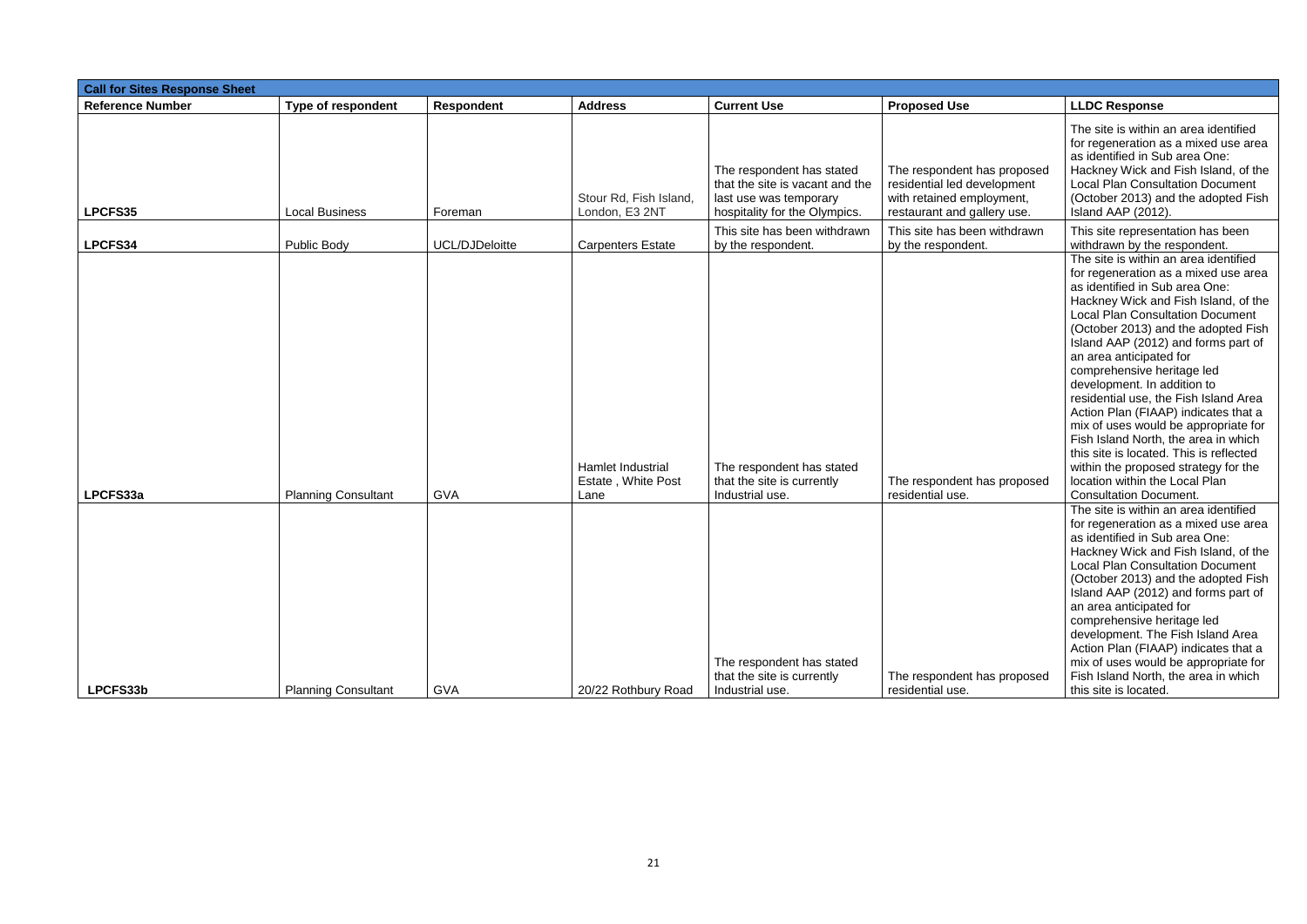| <b>Call for Sites Response Sheet</b> |                                          |                            |                                           |                                                                                                                                                                                                         |                                                                                                                                                                                                          |                                                                                                                                                                                                                                                                                                                                                                                                                                                                                                                                                                                                    |
|--------------------------------------|------------------------------------------|----------------------------|-------------------------------------------|---------------------------------------------------------------------------------------------------------------------------------------------------------------------------------------------------------|----------------------------------------------------------------------------------------------------------------------------------------------------------------------------------------------------------|----------------------------------------------------------------------------------------------------------------------------------------------------------------------------------------------------------------------------------------------------------------------------------------------------------------------------------------------------------------------------------------------------------------------------------------------------------------------------------------------------------------------------------------------------------------------------------------------------|
|                                      |                                          | <b>Eton Mission Rowing</b> | Gilbert Johnson                           |                                                                                                                                                                                                         | The respondent has proposed                                                                                                                                                                              | The main building within this site is<br>recognised in the Hackney Wick AAP<br>(HWAAP) as having townscape merit<br>and the site is also within the<br>HWAAP Hub. Any new use will need<br>to consider existing policies and<br>plans relating this site. It is<br>anticipated that a mix of uses will be<br>appropriate in the wider area. The<br>Local Plan consultation document<br>(October 2013) includes the site<br>within the proposed Hackney Wick<br>Neighbourhood Centre where sport<br>and leisure use would generally be                                                              |
| LPCFS32                              | <b>Community Group</b>                   | Club                       | <b>Boathouse</b>                          | <b>Rowing Club</b><br>The respondent has stated<br>that the site is comprised of<br>vacant areas (post Olympics),<br>Industrial and Business use.<br>Part of the proposed<br>development site is public | sports and leisure use.<br>The respondent has proposed<br>residential development with<br>ancillary retail, community and                                                                                | appropriate.<br>The site has been identified as a site<br>allocation within the Local Plan<br>consultation docuement (October<br>2013). There is an existing<br>permission on this site outlining an<br>acceptance of the proposed uses,<br>subject to a number of further                                                                                                                                                                                                                                                                                                                         |
| LPCFS31<br>LPCFS30                   | <b>Public Body</b><br><b>Public Body</b> | <b>LCR</b><br><b>LCR</b>   | Chobham Farm<br>Chobham Farm South        | highway.<br>The respondent has stated<br>that the majority of the site is<br>vacant and the temporary<br>offices for the Olympics are<br>shortly to be removed.                                         | business use.<br>High density mixed use<br>development, including<br>residential, student<br>accommodation, hotel, car<br>parking with the potential for<br>edge of town centre and<br>educational uses. | considerations and actions.<br>The site is identified as a Site<br>Allocation within the Local Plan<br><b>Consultation Document (October</b><br>2013). It is anticipated that this site<br>will contain a single or mix of uses<br>encompassing leisure, office,<br>education or residential. Proposed<br>uses that are in accordance with<br>existing policies and plan would be                                                                                                                                                                                                                  |
| LPCFS29                              | <b>Public Body</b>                       | <b>LCR</b>                 | Stratford International<br><b>Station</b> | The respondent has stated<br>that the site is currently as<br>bus layover/ taxi rank.                                                                                                                   | The respondent has proposed<br>high density residential, hotel or<br>commercial use above the bus<br>layover.                                                                                            | appropriate.<br>The site is too small to be considered<br>for a specific site allocation within the<br>Local Plan. However, the site is<br>anticipated to fall within the Site<br>Allocation for the Stratford Town<br>Centre Extension in the Local Plan<br><b>Consultation Document (October</b><br>2013), which will encourage a range<br>of town centre uses. The site is also<br>located within opportunity areas set<br>out in planning policy documents.<br>Subject to further planning<br>considerations, including analysis of<br>site opportunities and constraints,<br>additional uses. |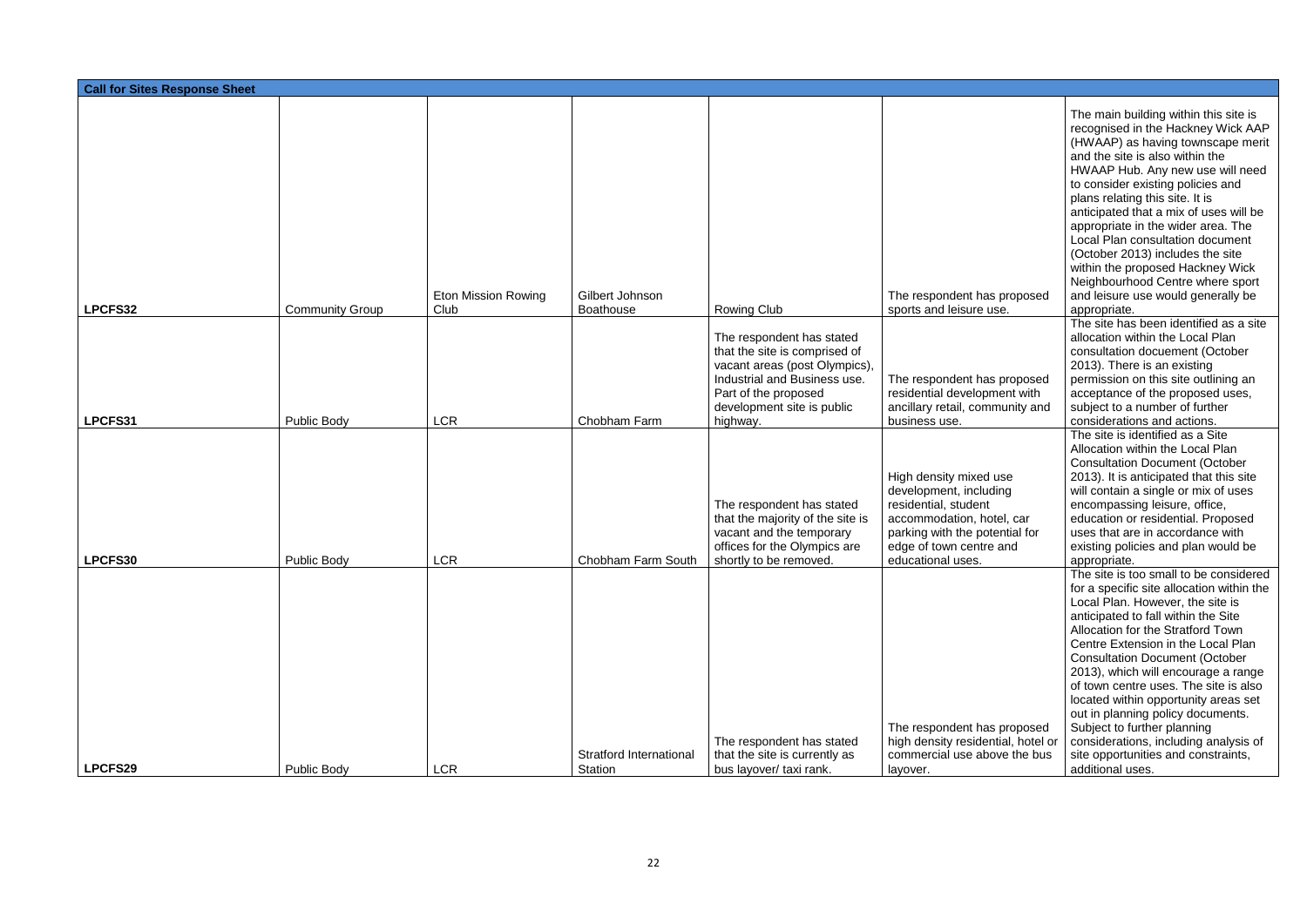| <b>Call for Sites Response Sheet</b> |                                                  |                                                                                                      |                                                  |                                                                                                                                            |                                                                                                                                               |                                                                                                                                                                                                                                                                                                                                                                                                                                                                                                 |
|--------------------------------------|--------------------------------------------------|------------------------------------------------------------------------------------------------------|--------------------------------------------------|--------------------------------------------------------------------------------------------------------------------------------------------|-----------------------------------------------------------------------------------------------------------------------------------------------|-------------------------------------------------------------------------------------------------------------------------------------------------------------------------------------------------------------------------------------------------------------------------------------------------------------------------------------------------------------------------------------------------------------------------------------------------------------------------------------------------|
| LPCFS28                              | Developer                                        | <b>Charlbury Consultants</b>                                                                         | 339 High Street                                  | The respondent has stated<br>that the site is being used for<br>offices and storage and is<br>approximately 50% vacant.                    | The respondent has proposed<br>residential development /<br>student accommodation.                                                            | The site is too small to be considered<br>a specific site allocation within the<br>Local Plan. Any specific proposals for<br>development at this site would be<br>considered in the light of the adopted<br>planning policies that are in place at<br>that time.                                                                                                                                                                                                                                |
| <b>LPCFS27</b>                       | Developer                                        | <b>Charlbury Consultants</b>                                                                         | 206-214 High Street                              | The respondent has stated<br>that the site is currently<br>vacant and the site has<br>previously been used as a<br>petrol filling station. | The respondent has proposed<br>commercial use and student<br>accommodation, in<br>replacement of the previously<br>permitted residential use. | The site is too small to be considered<br>a specific site allocation within the<br>Local Plan. Any specific proposals for<br>development at this site would be<br>considered in the light of the adopted<br>planning policies that are in place at<br>that time.                                                                                                                                                                                                                                |
| LPCFS26                              | <b>Community Group</b>                           | London Gypsies and<br><b>Travellers Unit</b>                                                         | 90 White Post Lane                               | The site is currently vacant.                                                                                                              | The respondent has proposed<br>a Gypsy and Traveller Site.                                                                                    | The site forms part of an area<br>anticipated for comprehensive<br>heritage led development. The site<br>falls below the 0.25 ha threshold for<br>site that have been considered for<br>inclusion as a site allocation within<br>the Local Plan.                                                                                                                                                                                                                                                |
|                                      |                                                  | London Gypsies and                                                                                   |                                                  | The site is predominately                                                                                                                  | The respondent has proposed                                                                                                                   | The site is within the area identified<br>within the Local Plan consultation<br>document as part of the proposed<br>Neighbourhood Centre around<br>Hackney Wick Station. The site is<br>also benefits from an extant planning<br>permission for mixed use<br>development. It is also a site<br>necessary to delivering the new route<br>through under the station and the<br>wider plans for station improvements,<br>as identified in the Legacy<br><b>Corporation Infrastructure Delivery</b> |
| LPCFS25<br>LPCFS24                   | <b>Community Group</b><br><b>Community Group</b> | <b>Travellers Unit</b><br>London Gypsies and<br><b>Travellers Unit</b>                               | 31-41 White Post Lane<br><b>Bridgewater Road</b> | being used for storage.<br>The site is being used as a<br>depot to support the<br>development of Crossrail.                                | a Gypsy and Traveller Site.<br>The respondent has proposed<br>a Gypsy and Traveller Site.                                                     | Plan.<br>The site has been identified as a site<br>specific allocation within the Local<br><b>Plan Consultation Document</b><br>(October 2013) for allotments and<br>residential development, in<br>accordance with current extant<br>planning permissions.                                                                                                                                                                                                                                     |
| LPCFS23                              | <b>Planning Consultant</b>                       | Planning and<br>Development<br>Associates LTD on<br>behalf of Gowlain<br><b>Building contractors</b> | 1 Dorset Place                                   | The respondent has stated<br>that the site is currently being<br>used as B1 commercial<br>space.                                           | The respondent has proposed<br>further B1 Commercial use.                                                                                     | The site has been identified as part of<br>a wider site allocation within the<br><b>Local Plan Consultation Document</b><br>for a comprehensive residential led,<br>mixed use development. A current,<br>extant, planning permission is in<br>place for this location which reflects<br>the site allocation use mix.                                                                                                                                                                            |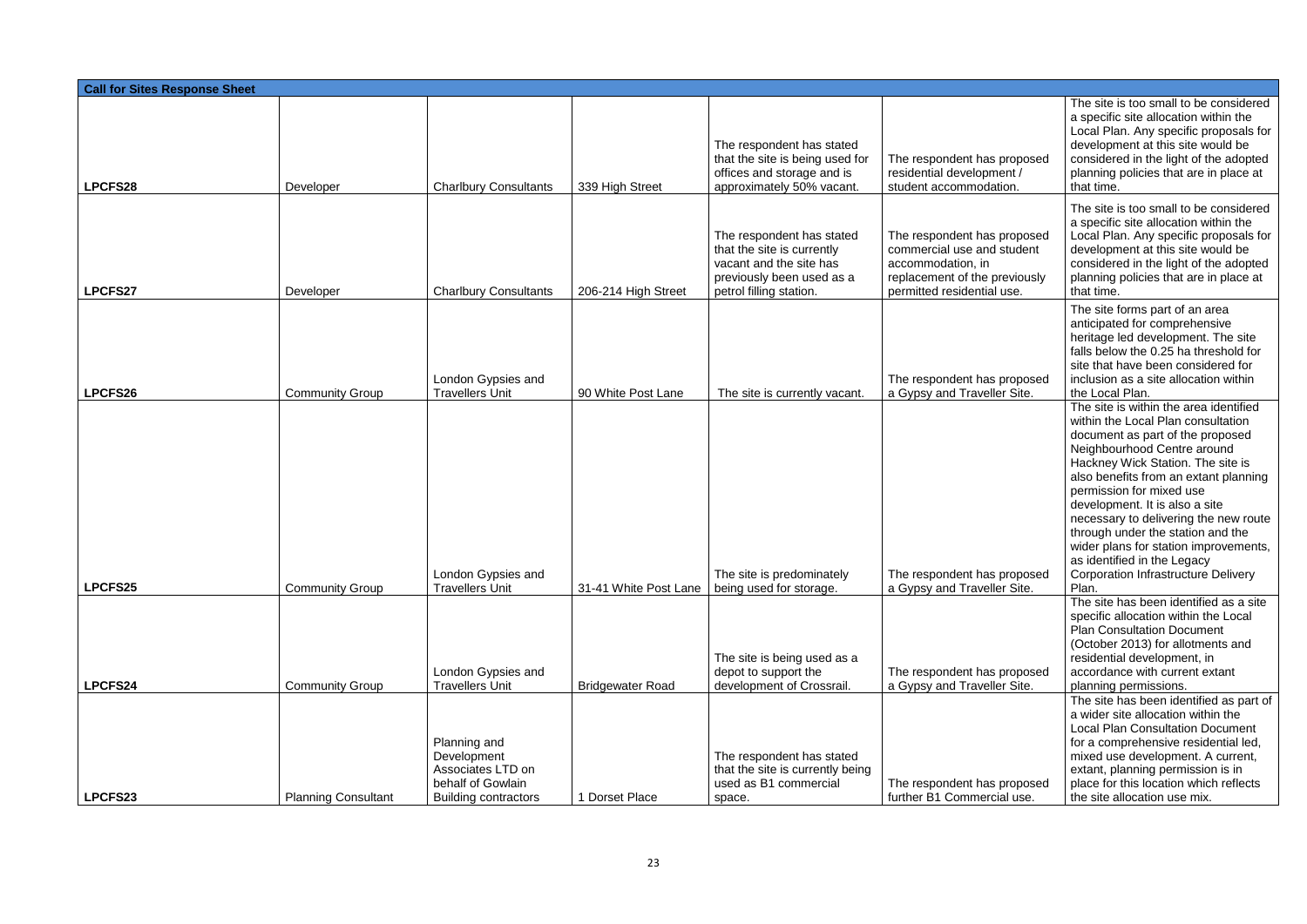| <b>Call for Sites Response Sheet</b> |                                                  |                                                 |                                            |                                                                                                                                                                       |                                                                                                                                                                              |                                                                                                                                                                                                                                                                                                                                                                                                                                                   |
|--------------------------------------|--------------------------------------------------|-------------------------------------------------|--------------------------------------------|-----------------------------------------------------------------------------------------------------------------------------------------------------------------------|------------------------------------------------------------------------------------------------------------------------------------------------------------------------------|---------------------------------------------------------------------------------------------------------------------------------------------------------------------------------------------------------------------------------------------------------------------------------------------------------------------------------------------------------------------------------------------------------------------------------------------------|
|                                      |                                                  | NLP on behalf of                                |                                            | The respondent has stated<br>that the site is currently being<br>used as waste processing                                                                             | The respondent has proposed<br>residential led mixed use                                                                                                                     | The site is within an area that is<br>considered appropriate for<br>comprehensive heritage led mixed<br>use development within the Local<br><b>Plan Consultation Document</b><br>(October 2013) In addition, the site<br>is identified as suitable for a mix of<br>uses in the FIAAP and Olympic<br><b>Legacy Supplementary Planning</b>                                                                                                          |
| LPCFS22<br>LPCFS21                   | <b>Planning Consultant</b><br><b>Public Body</b> | <b>McGrath Bros</b><br><b>LB Waltham Forest</b> | Land at Hepscott Road<br><b>Eton Manor</b> | and storage.<br>The respondent has stated<br>that the most recent use of<br>the site has been for Olympic<br>venues.                                                  | development.<br>The respondent has proposed<br>affordable, inclusive sporting<br>and recreational facilities with<br>potential for employment and<br>training opportunities. | Guidance (OLSPG).<br>The site currently has planning<br>permission for indoor and outdoor<br>sports facilities and 1.2 hectares of<br>allotments. This mix of new uses is<br>being actively delivered as part of the<br>post 2013 Games transformation<br>works. Any change to the works<br>being implemented would need to be<br>pursued through the submission of a<br>new application for planning<br>permission.                              |
| LPCFS19                              | Developer                                        | <b>Bellway/Savills</b>                          | <b>Cooks Road</b>                          | The respondent has stated<br>that the site is currently<br>industrial and commercial<br>use.                                                                          | The respondent has proposed<br>residential led mixed use<br>development.                                                                                                     | The site is within a wider proposed<br>site allocation within the Local Plan<br><b>Consultation Document (October</b><br>2013). This anticipates that<br>residential development with a<br>significant proportion of employment<br>space for diverse, small and medium<br>sized businesses would be<br>appropriate in this area as part of a<br>wider use mix, with a particular<br>concentration of employment uses<br>adjacent to the River Lea |
| LPCFS18                              | <b>Planning Consultant</b>                       | <b>CMA Planning</b>                             | Vittoria Wharf                             | The respondent has stated<br>that the site is currently<br>occupied by a variety of uses.<br>These include creative<br>studios, office space and<br>commercial units. | The respondent has proposed<br>a mix of residential and<br>commercial use.                                                                                                   | The site is within the 'Fish Island Mid'<br>area as defined by the Fish Island<br>Area Action Plan (2012). The site<br>also adjoins the Fish Island<br>Conservation Area. This is identified<br>as an area of heritage led mixed use<br>with residential regeneration on the<br>waterfront. This approach is reflected<br>within the Local Plan Consultation<br>document.                                                                         |
| LPCFS17                              | <b>Planning Consultant</b>                       | <b>CMA Planning</b>                             | 57 Berkshire Road                          | The site is currently industrial<br>use.                                                                                                                              | The respondent has proposed<br>a mix of residential and<br>commercial use.                                                                                                   | The site is within the area proposed<br>for the Hackney Wick Neighbourhood<br>Centre within the Local Plan<br><b>Consultation document Mixed use</b><br>development is supported in the<br>OLSPG and HWAAP. The site is<br>designated as an Other industrial<br>Area and an Opportunity Site in the<br>HWAAP and the site is located                                                                                                              |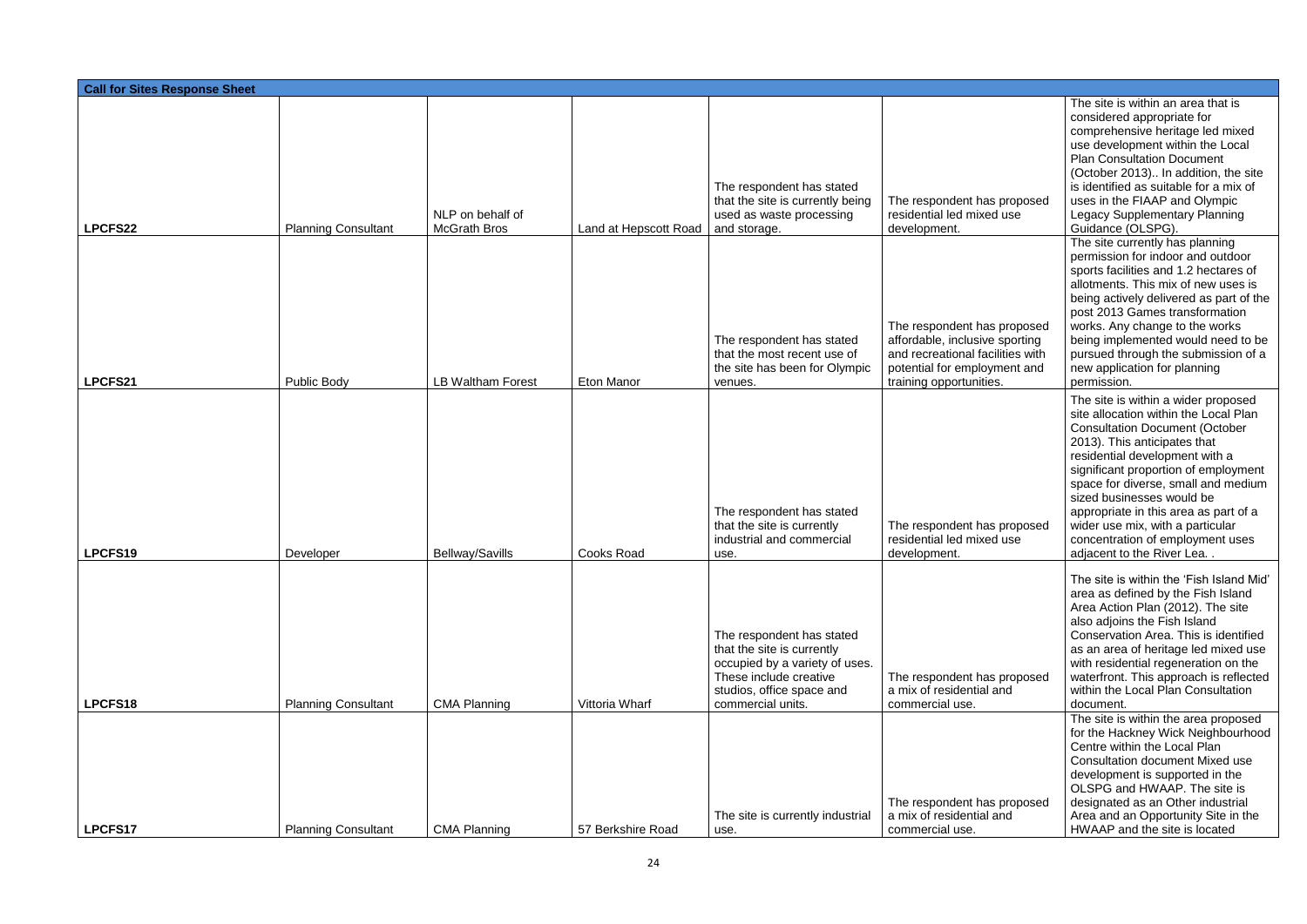| <b>Call for Sites Response Sheet</b> |                            |                                                                           |                                   |                                                                                                                                                                                   |                                                                                                                                   |                                                                                                                                                                                                                                                                                                                                                                                                                  |  |
|--------------------------------------|----------------------------|---------------------------------------------------------------------------|-----------------------------------|-----------------------------------------------------------------------------------------------------------------------------------------------------------------------------------|-----------------------------------------------------------------------------------------------------------------------------------|------------------------------------------------------------------------------------------------------------------------------------------------------------------------------------------------------------------------------------------------------------------------------------------------------------------------------------------------------------------------------------------------------------------|--|
|                                      |                            |                                                                           |                                   |                                                                                                                                                                                   |                                                                                                                                   | adjacent to the proposed hub at<br>Hackney Wick.                                                                                                                                                                                                                                                                                                                                                                 |  |
| LPCFS16                              | <b>Planning Consultant</b> | <b>GL Hearn</b>                                                           | Sugar House Lane                  | The site is currently partly in<br>industrial use, partly vacant<br>and partly under construction<br>and development for<br>permitted office, restaurant<br>and exhibition space. | The respondent has noted that<br>a variety of uses are suitable<br>for this site, including A, B, C<br>and D class uses.          | The site benefits from a planning<br>permission for 1200 new homes,<br>offices, workshops and other non-<br>residential floorspace. This is<br>reflected within the site allocation<br>included within the Local Plan<br><b>Consultation Document, which</b><br>identifies the site for a medium<br>density mixed use area, including<br>cluster of local retail and business<br>space in the north of the site. |  |
| LPCFS15,14,13,12,11,10               | <b>Planning Consultant</b> | Metropolis PD on behalf<br>of Groveworld Itd and<br>land owners           | <b>Wallis Road</b>                | The site is currently<br>predominantly industrial use.                                                                                                                            | The respondent has proposed<br>a mixed use development.                                                                           | The site is within the area proposed<br>for the Hackney Wick Neighbourhood<br>Centre within the Local Plan<br><b>Consultation document Mixed use</b><br>development is supported in the<br>OLSPG and HWAAP. The site is<br>designated as an Other industrial<br>Area and an Opportunity Site in the<br>HWAAP and the site is located<br>adjacent to the proposed hub at<br>Hackney Wick.                         |  |
| <b>LPCFS9</b>                        | <b>Planning Consultant</b> | First plan on behalf of<br>Aggregate Industries Uk<br>and London Concrete | <b>Bow Midlands Goods</b><br>Yard | The respondent has stated<br>that the site is currently<br>industrial use.                                                                                                        | The respondent proposed the<br>retention of the existing use<br>and the safeguard of rail related<br>uses.                        | The site is located within the<br>Strategic Industrial Location at Fish<br>Island South in the Fish Island Area<br>Action Plan. The Local Plan<br><b>Consultation Document proposes to</b><br>retain this SIL designation and<br>recognise the safeguarded rail<br>related uses.                                                                                                                                 |  |
| LPCFS8                               | <b>Public Body</b>         | <b>National Grid</b>                                                      | <b>Rick Roberts Way</b>           | The respondent has stated<br>that the site is currently a<br>decommissioned gasworks<br>site.                                                                                     | The respondent has proposed<br>residential development.                                                                           | The site is included within the Rick<br>Roberts Way proposed site allocation<br>within the Local Plan Consultation<br>Document, which overall reflects the<br>existing planning permission for a<br>secondary school and residential<br>development on the adjacent site.<br>Overall, the site allocation would<br>allow a mix of uses that includes<br>residential.                                             |  |
| LPCFS6                               | Developer                  | Urban Student Life on<br>behalf of Duncan House<br>property LTD           | Duncan House                      | The respondent has stated<br>that the site is currently<br>educational use.                                                                                                       | The respondent has proposed<br>a mix of uses, including<br>residential, education,<br>commercial, sports, leisure and<br>tourism. | The site is within the Greater<br>Carpenters District site allocation<br>within the Local Plan Consultation<br>Document. This proposes an<br>approach to the regeneration of this<br>area that includes a use mix which<br>reflects the overall existing balance of<br>uses in its final form.                                                                                                                   |  |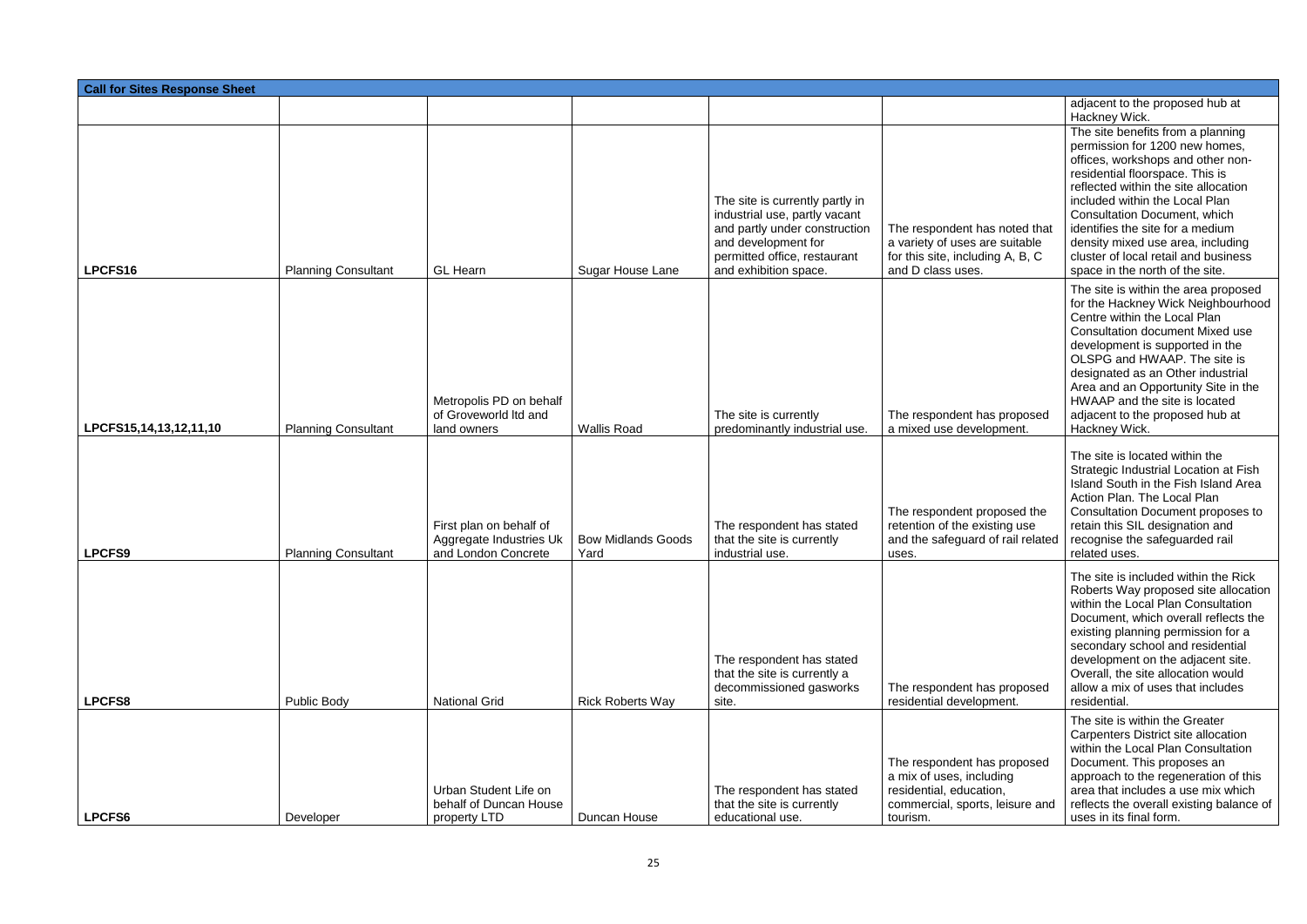| <b>Call for Sites Response Sheet</b> |                            |                                                     |                                 |                                                                                                                                   |                                                                                                            |                                                                                                                                                                                                                                                                                                                                                                                                                                                                                                                                                                                                                                                                                                                                                                                             |  |  |  |  |
|--------------------------------------|----------------------------|-----------------------------------------------------|---------------------------------|-----------------------------------------------------------------------------------------------------------------------------------|------------------------------------------------------------------------------------------------------------|---------------------------------------------------------------------------------------------------------------------------------------------------------------------------------------------------------------------------------------------------------------------------------------------------------------------------------------------------------------------------------------------------------------------------------------------------------------------------------------------------------------------------------------------------------------------------------------------------------------------------------------------------------------------------------------------------------------------------------------------------------------------------------------------|--|--|--|--|
| LPCFS5a                              | <b>Planning Consultant</b> | Quadrant Planning on<br>behalf of Newham<br>College | Olympic park, South of<br>Orbit | The respondent has proposed<br>a site adjacent to the stadium,<br>recently used to support<br>development during the<br>Olympics. | The respondent has proposed<br>educational use.                                                            | The Majority of the area identified is<br>within the Stratford Waterfront West<br>site allocation within the Local Plan<br>Consultation Document. In addition to<br>housing, the allocation identifies the<br>potential for institutional or education<br>uses. The OLSPG and Newham<br>Core strategy support residential and<br>an element of educational use within<br>the wider area. The smaller area<br>within the Stadium Island is adjacent<br>to the Warm Up Track and<br>associated facilities. It is also<br>proposed within the Local Plan to<br>designate this location as<br>Metropolitan Open Land and Local<br>Open Space. The document does,<br>however recognise the opportunity<br>for inclusion of compatible ancillary<br>uses within the Stadium Island as a<br>whole. |  |  |  |  |
|                                      |                            |                                                     |                                 |                                                                                                                                   |                                                                                                            | The site forms part of an area                                                                                                                                                                                                                                                                                                                                                                                                                                                                                                                                                                                                                                                                                                                                                              |  |  |  |  |
| <b>LPCFS5b</b>                       | <b>Planning Consultant</b> | Quadrant Planning on<br>behalf of Newham<br>College | Chobham Farm South              | The site is currently vacant.                                                                                                     | The respondent has proposed<br>educational use.                                                            | anticipated for further development<br>and is located with a Site Allocation<br>for Chobham Farm South in the Local<br><b>Plan Consultation Document. The</b><br>OLSPG identifies this location within<br>an area of change with potential for a<br>predominately mixed land use. The<br>Site Allocation for Chobham Farm<br>South identifies the area for a single<br>use or a mix of uses, potentially<br>encompassing an element of<br>educational use.                                                                                                                                                                                                                                                                                                                                  |  |  |  |  |
|                                      |                            |                                                     |                                 |                                                                                                                                   |                                                                                                            | The site is located within<br>Employment Hub 6, Site at Junction                                                                                                                                                                                                                                                                                                                                                                                                                                                                                                                                                                                                                                                                                                                            |  |  |  |  |
|                                      |                            | Mr Michael Spinks,                                  | 28 Lee Conservancy              | The respondent has stated<br>that the site is currently<br>commercial, warehouse and                                              | The respondent has suggested                                                                               | of Lee Conservancy Road and the<br>Eastway in the Local Plan<br><b>Consultation Document. The</b><br>retention of this site for employment<br>use is supported in relevant policy<br>documents, including the HWAAP<br>and Hackney Core Strategy It is<br>anticipated that the site designation<br>will remain protected for employment                                                                                                                                                                                                                                                                                                                                                                                                                                                     |  |  |  |  |
| <b>LPCFS4</b>                        | <b>Local Business</b>      | <b>Essex Flour and Grain</b>                        | Road                            | yard space for employment.                                                                                                        | residential use.                                                                                           | use.<br>The site is located within a wider area                                                                                                                                                                                                                                                                                                                                                                                                                                                                                                                                                                                                                                                                                                                                             |  |  |  |  |
| <b>LPCFS2</b>                        | <b>Local Business</b>      | <b>TRAD Properties</b>                              | Dace Road                       | The respondent has stated<br>that the site is currently being<br>used for office space,<br>including use of the external<br>yard. | The respondent proposed<br>predominately residential use,<br>with commercial, office and<br>leisure space. | of Fish Island that is anticipated for<br>comprehensive heritage led<br>regeneration within the Local Plan<br>Consultation Document. It is also<br>included within the Wick Lane and<br>Crown Close Other Industrial                                                                                                                                                                                                                                                                                                                                                                                                                                                                                                                                                                        |  |  |  |  |